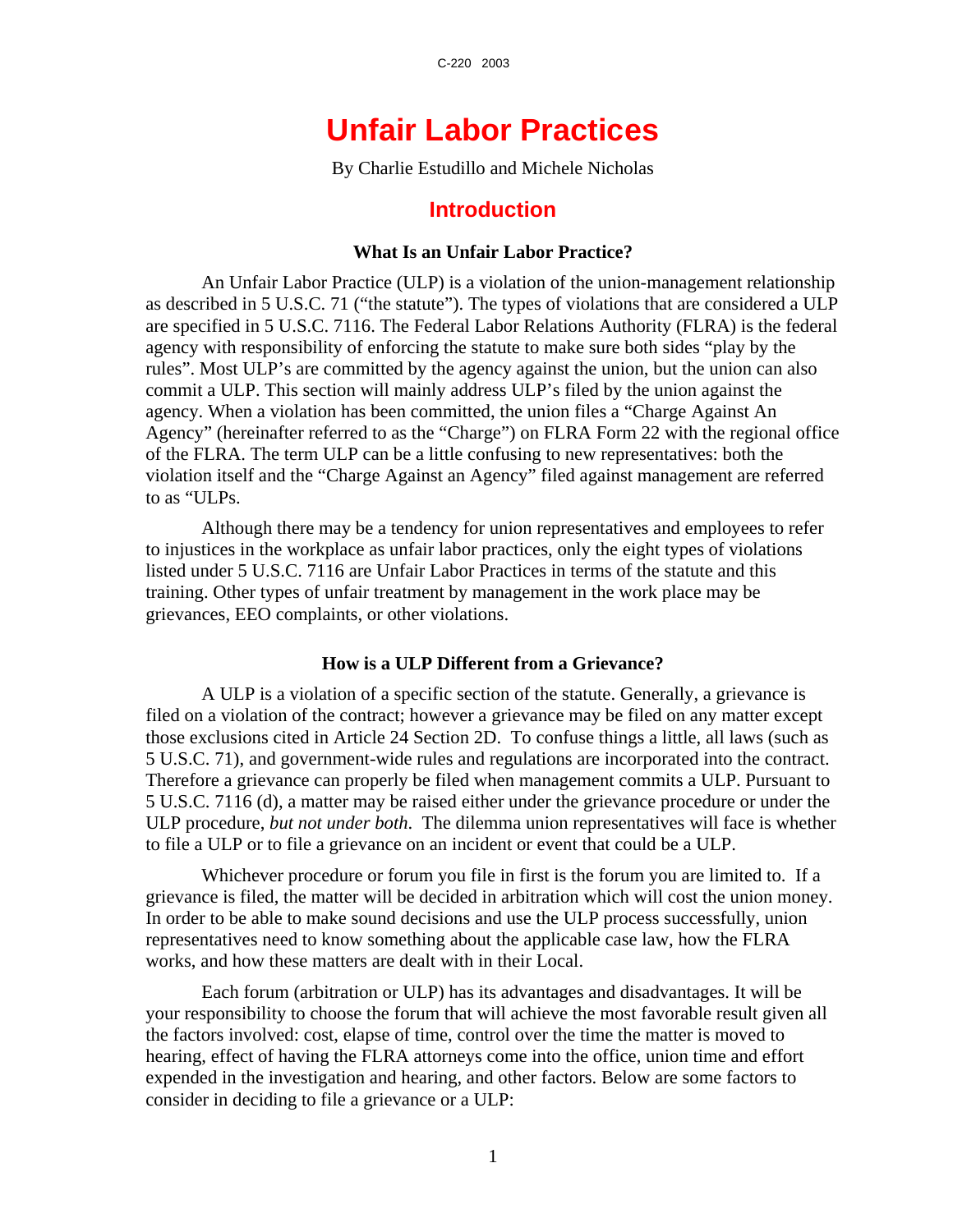## **Advantages of the ULP Process**

- 1. It is cost-free. The union does not have to pay half of an arbitrator's fees and per diem.
- 2. Once you know something about identifying a good ULP, set up your ULP methodically (such as a refusal to negotiate), know a little FLRA case law, and understand how the system works, you can be very successful at filing ULP's and can win a lot of them, making you an effective union rep.
- 3. Once the Charge is filed, union time and energy expended is minimal. The union does the initial investigation and fact-finding prior to filing the Charge and the FLRA takes it from there. The union will still have to make an affidavit and work with the witnesses to prepare their statements, and there are ongoing discussions with the FLRA agent, settlement discussions and trial preparation, but overall, the FLRA does most of the work for the union in the ULP process.
- 4. The FLRA is already familiar with the Statute and the identification of ULP's in the federal sector. Most arbitrators are far more familiar with the private sector, are oriented toward interpreting contracts, and may be hesitant to rule on matters of statute governed by another federal agency like the FLRA.
- 5. An FLRA attorney investigates the ULP, comes into the office, cannot be interfered with by management in the conduct of the investigation, has authority to obtain evidence, question employees and obtain statements. Most managers really hate having the FLRA (or any outsider for that matter) in their office investigating a violation they committed. The investigation begins only after the FLRA has determined that there is a *prima facie* case that a ULP has occurred.
- 6. If the ULP goes to hearing, management has to sit on the witness stand and endure the questioning of a trained attorney: this is the FLRA's turf. Management can't be evasive or use the influence of their position to fake their way through the hearing. Many management witnesses have been known to lie on the witness stand. Management witnesses who lie in a ULP hearing are sometimes cut to ribbons by the attorneys or the ALJ. This is not only fun to watch, but it can have an enduring effect on the continuing unionmanagement relationship: many managers don't want to go through that again and will become more reasonable. Others, however, will never learn.
- 7. The FLRA agent, whose duty is to enforce the statute, can be a welcome addition to the union's arsenal of means to enforce union and employee rights. Many managers do not respect the union representatives, see them as subordinates, and try to obstruct, delay, interfere with, and intimidate them in the conduct of union business. Most managers know not to try these tactics with FLRA agents.
- 8. The union can take up to 6 months to file the Charge (more on this will be explained later). The union only has 25 working days from an event or occurrence to file a grievance under Article 24 Section 10.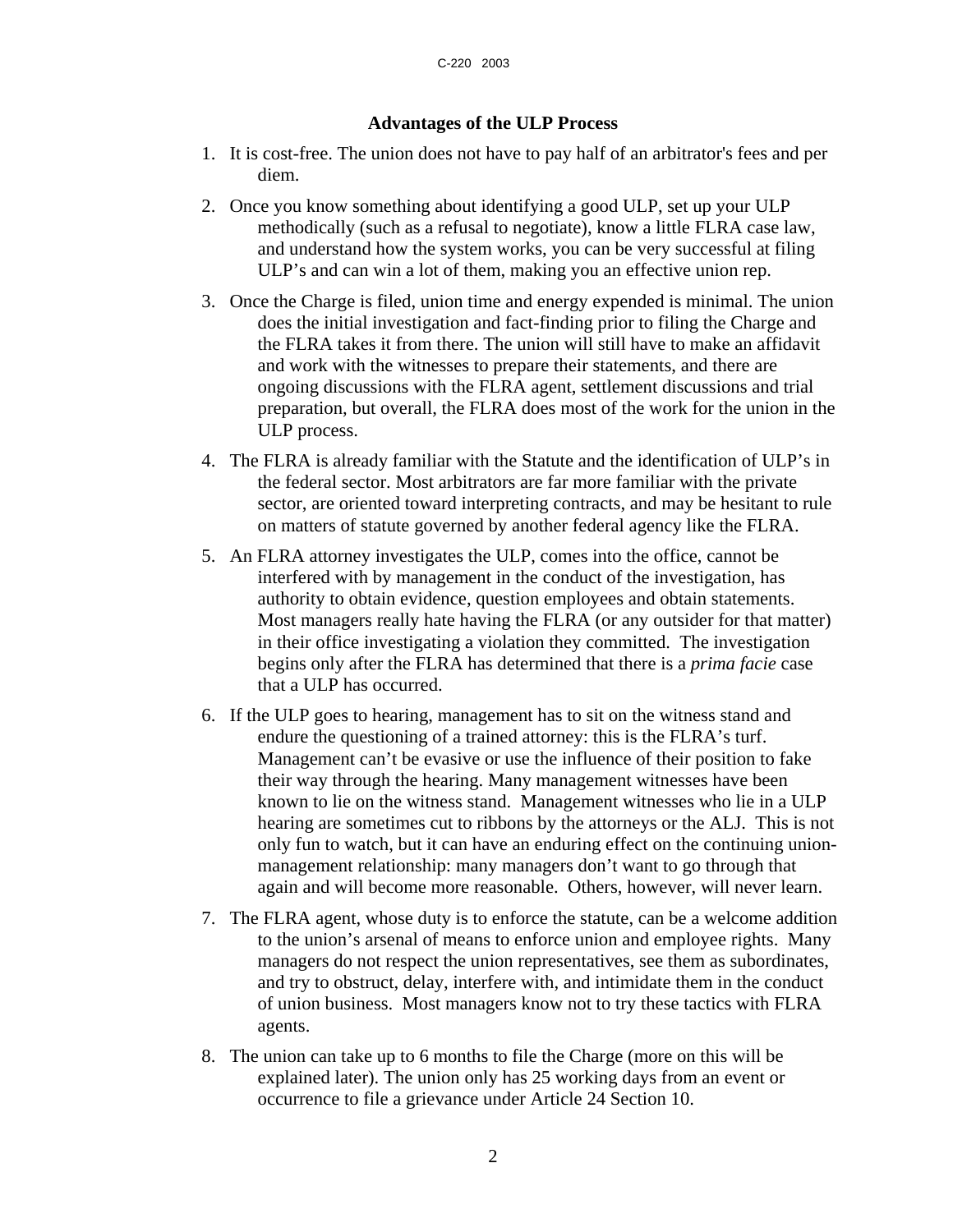9. If a hearing is held and the agency found guilty of committing a ULP or if a complaint if filed and the parties settle, a posting entitled "Notice To All Employees" can be required in all affected offices for 60 days. These posting can be a great publicity for the union.

## **Disadvantages to the ULP Process**

- 1. The FLRA is generally very conservative. They interpret the statute much more narrowly than the union. Many violations that we believe are ULP's are withdrawn or dismissed because the FLRA does not see the violation or finds ways not to cite the agency with a complaint.
- 2. It can take up to two years to get a case to hearing and there is no way that the union can speed up the process.
- 3. To be successful, the union has to really understand FLRA case law and applicable doctrines like "covered by contract" and be able to distinguish a good grievance from a good ULP. If a Charge is not really on the mark, the FLRA will ask if you want to withdraw or will dismiss. A grievance on the same issue may be successful because arbitrators tend to have a broader view, take more factors into consideration than just the narrow ULP, and may rule on other contract issues that the FLRA will not consider.
- 4. The FLRA may invoke "prosecutorial discretion," and even though you may have filed a good ULP that is indeed a violation of statute, the FLRA may decide that it is too much trouble to pursue the matter and take it to hearing. An arbitrator will almost never refuse to hear the case in arbitration.

## **Advantages of Using the Grievance/Arbitration Procedure**

- 1. The union has more control over the process. Filing an unfair labor practice resembles calling the police to report a crime: We turn investigation and enforcement over to a third party, the FLRA. The grievance and arbitration process is more like filing a private lawsuit: We get the chance to argue and prove our case before the arbitrator
- 2. The union has more control over the time. If the union acts promptly, we can get relief sooner by pushing timeframes and moving the case to arbitration quickly: if the union has the time, money, and available litigators. However, if the union and agency reach a suitable settlement early on, the ULP process may take less time than arbitration.
- 3. Arbitrators tend to let in more evidence and generally do not restrict the scope of the hearing as much as the ALJ will. The FLRA is looking at whether the statute was violated. Arbitrators, who tend to think more in terms of equity, look at whether the rights of employees and the union were violated. They look at the human issues involved than just whether the law was violated.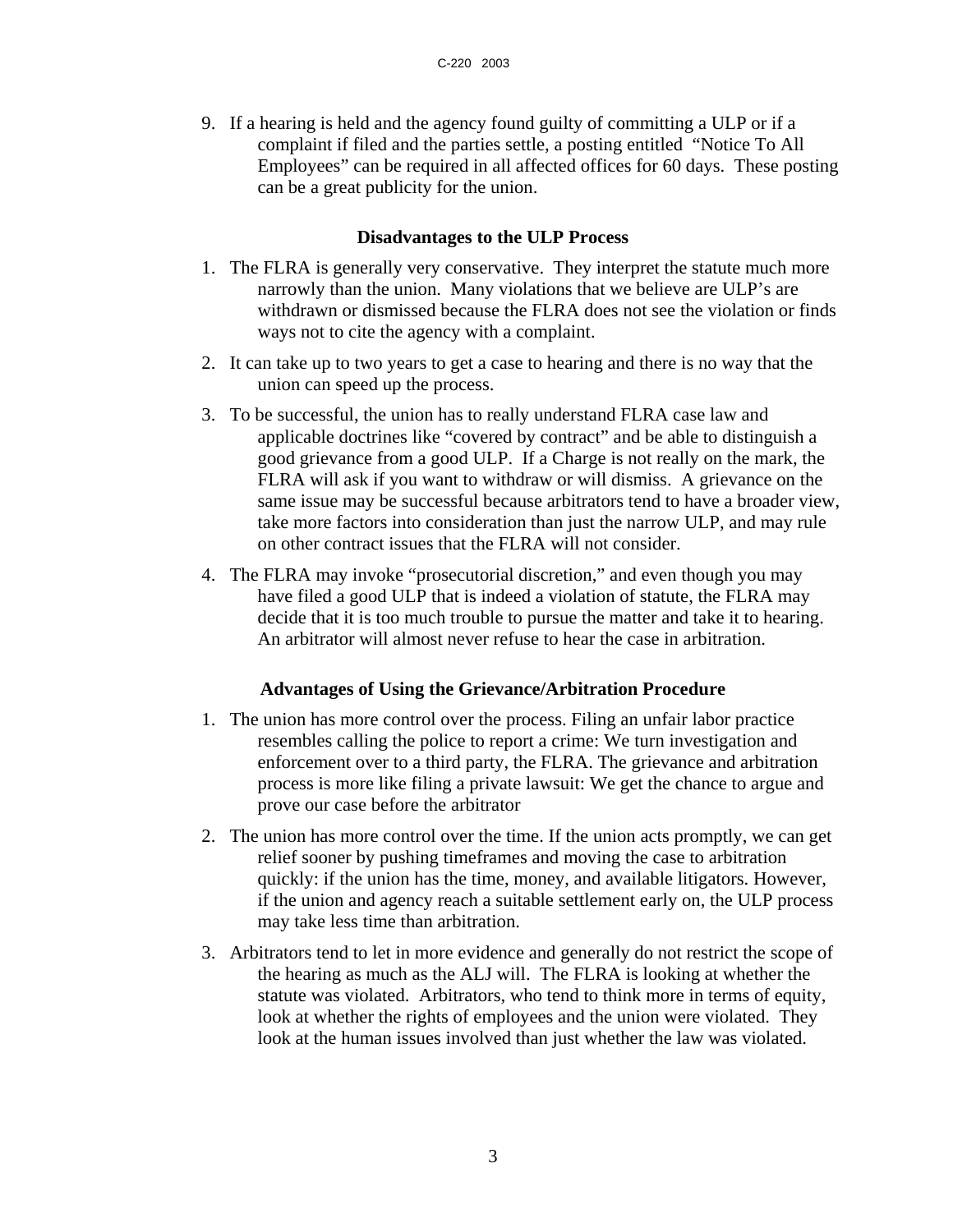## **Management's Most Common ULP's**

## **ULP's the Union Usually Wins**

- 1. **Interference with, Restraint, or Coercion of any Employee in the Exercise of rights Under the Statute (5 U.S.C. 7116 (a) (1)** An agency interferes with the rights of federal employees to form, join, or assist a labor organization, or to bargain collectively constitutes a violation of this subsection. Examples include
	- statements by management that are critical of the union,
	- threatening employees with reprisal if they exercise their rights under statute,
	- making threatening statements to employees to discourage the filing of a representation petition,
	- conveying the impression that employees' conduct will be closely monitored as a result of filing a ULP, and
	- making threats or implied threats against union representatives for aiding employees in the filing and pursuit of grievances.

All ULP's filed by the union will include this Charge, referred to as an " $(a)(1)$ " charge.

- 2. **Refusal to Bargain** (5 U.S.C. 7116 (a)(1) and (5)) Management
	- refuses to negotiate with the union when there is an impact on employees that is more than *de minimis*,
	- implements their proposal prior to the conclusion of bargaining, or
	- wrongly declares a union proposal to be non-negotiable.
- 3. **Bypassing the Union (5 U.S.C. 7116 (a)(1) and (5)** Management bypasses the union and directly notifies employees of changes in working conditions.
- 4. **Refusal to Provide Data (5 U.S.C. 7116 (a)(1), (5), and (8)** Under 5 U.S.C. 7114 (b)(4), the agency is required to provide data requested by the union which is normally maintained by the agency in the regular course of business, is reasonably available and necessary for a grievance, possible ULP, or other legitimate representational matter. Failure to provide this data is a ULP. (Refer to the section entitled "Requests for Information: Particularized Need" for a complete discussion of the requirements and restrictions union representatives face when requesting information.)
- 5. **Failing or Refusing to Cooperate in Impasse Procedures and Impasse Decisions (5 U.S.C. 7116 (a) (1) and (6)**: Management refuses to participate in impasse procedures or refuses to comply with a final order of the Impasses Panel.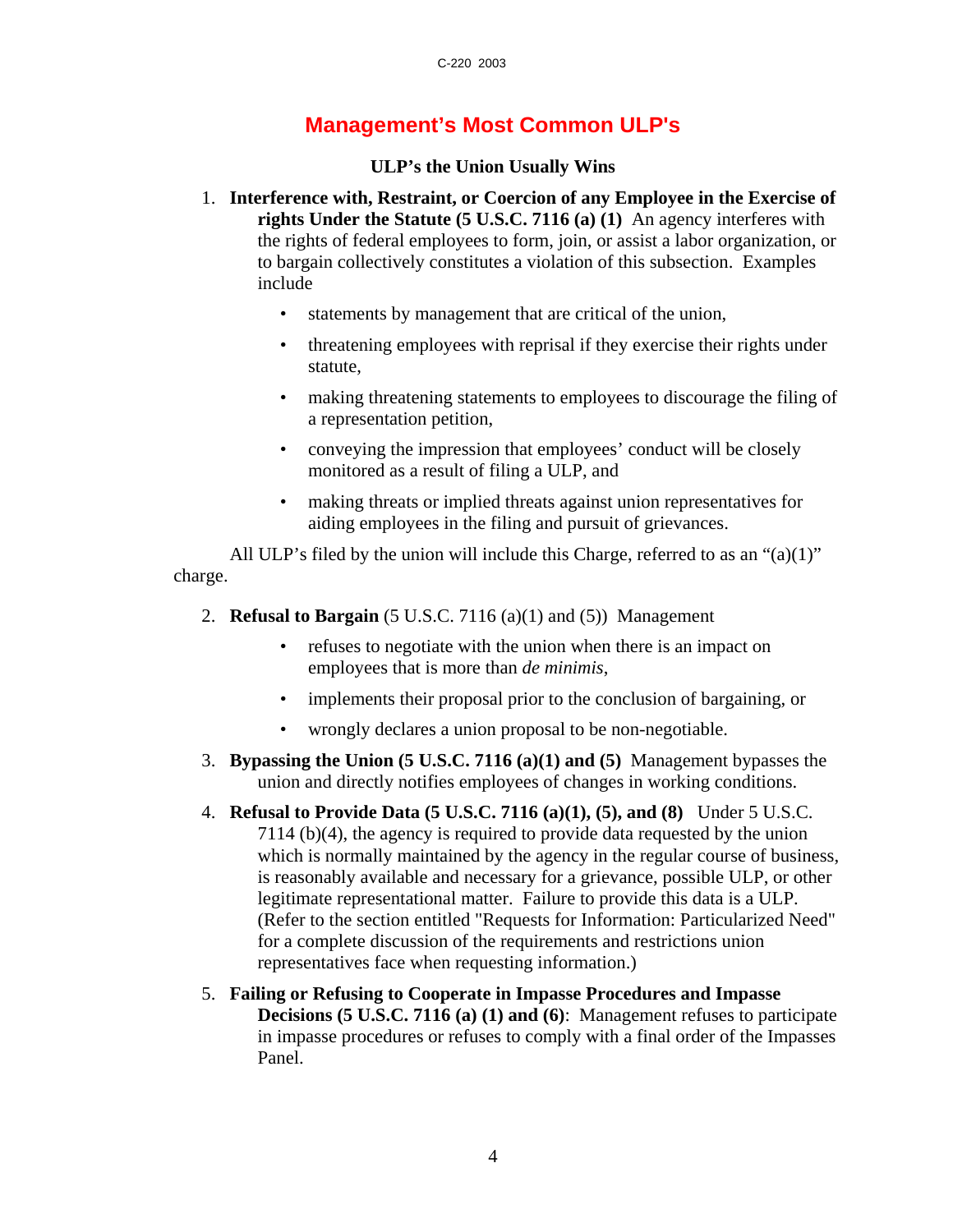- 6. **Failure to Afford the Union an Opportunity to be Present at a Formal Discussion (5 U.S.C. 7116. (a)(1) and (8))** Management holds a formal discussion pursuant to 5 U.S.C. 7114 (a)(2)(A) without giving the union reasonable advanced notice and an opportunity to be present. This training book has a whole section on formal discussions.
- 7. **Failure to Afford the Union an Opportunity to be Present at a Weingarten Interview (5 U.S.C. 7116. (a)(1) and (8))** In any examination in connection with an investigation, a management official (including any agent of the OIG) questions an employee who reasonably believes that disciplinary action may result; the employee requests and is denied union representation. For management or the OIG to order the employee to answer questions without the presence of the requested union representative is a ULP. See the training book section entitled "The Weingarten Right."

## **ULP's Less Frequently Won by the Union**

- 1. To Encourage or Discourage Membership in any Labor Organization by discrimination in connection with hiring, tenure, promotion, or other conditions of employment (5 U.S.C. 7116. (a)(1) and (2). These are examples:
	- A union representative is repeatedly passed over for promotions,
	- A union rep is reprimanded, suspended, or written up for a performance issue, or
	- Union members are measurably treated worse than non-members.

This is a tough one to win. To sustain a ULP, the FLRA is looking for something overt and a time nexus, i.e., the incident occurring immediately after or during an event on official time. They look for situations such as the union representative getting suspended the day after filing a grievance or management threatening the union representative during negotiations. This does happen, but usually in a more subtle way. This Charge will be difficult to sustain if the union rep is suspended after having engaged in questionable conduct and without notable union activity (such as the filing of a grievance or ULP) within a day or so. Unless you have a strong case with a direct nexus to union activity, you are probably better off filing a grievance and arguing the matter under the contract and raising the union animus/reprisal issues. The FLRA will only look at whether, in a ULP hearing, they can prove management's action was due to union activity. If the issue is muddy or other factors are involved, file a grievance. This is a good Charge if the set of facts fits the case law. Consult with your Local officers before filing a grievance or ULP.

2. To discipline or otherwise discriminate against an employee because the employee has filed a complaint, affidavit, or petition, or has given any information or testimony under this chapter  $5 \text{ U.S.C.}$  7116 (a)(1) and (4). An employee who testifies in an arbitration hearing or at a ULP hearing or who files a grievance, statement, petition, or affidavit is subsequently is disciplined, reassigned to an undesirable work project or detail, or otherwise punished for exercising the listed protected rights. As in the  $(a)(2)$  Charge above, you will need a timing nexus to prevail. If an employee gets suspended a month after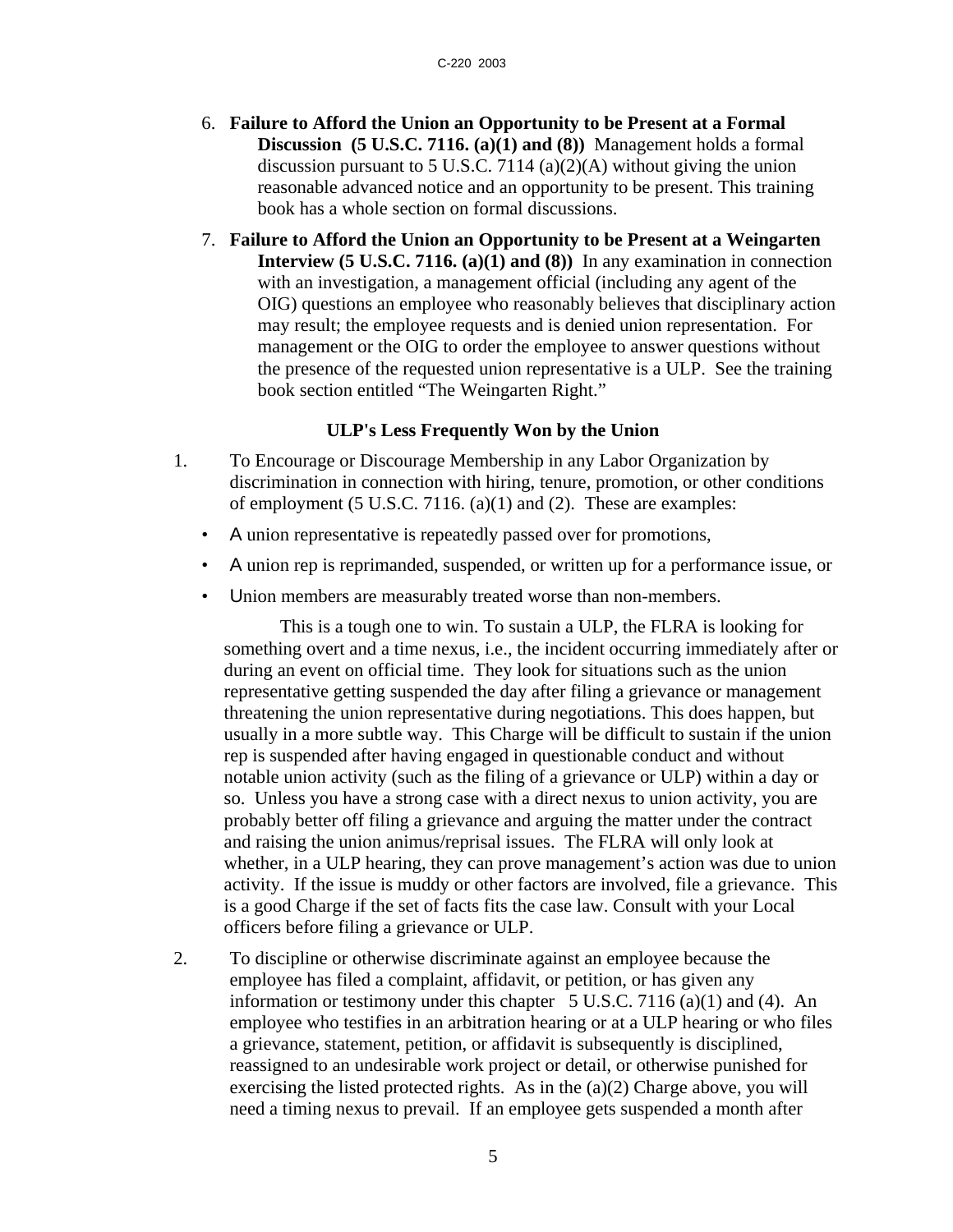filing a grievance or testifying at an arbitration, you will probably have the best chance of winning by filing a grievance, even if you know the punishment is the result of the employee's engaging in protected activity.

## **The ULP Process**

## **Setting Up the ULP**

Some ULP's are blatant, and all the union representative has to do to have a good chance of winning is to file the Charge. Other ULP's should be set up and developed prior to the filing of the Charge. A denied data request is a good example of a ULP that should be set up properly. Make sure you satisfy the requirement that the union properly explain the particularized need for the data before filing the Charge, even if you have to go back and forth a couple of times before filing. Some potential ULP's may require the requesting of data before the Charge is filed. Make sure you are on solid ground and that the data supports the premise of the Charge. Do all your preparation work and get your data before filing the Charge: once the ULP is filed, the agency will no longer give the union data. When you file the ULP, you want to have it all nicely packaged, have your theory of the case, and make it easy for the FLRA to take it to Complaint.

#### **Deciding Who to File the Charge Against**

Decide who you want to file the ULP against–the manager, the Area Director, or the Regional Commissioner–and name the individual on Form FLRA 22 in box #1. This does not have to be the same management official who actually committed the violation. Who you file the ULP against depends on your strategy. You may want to file the ULP directly against a reasonable-seeming new manager as a way of encouraging a correction in his or her behavior. However, if you believe a new manager will want to fight it out over a long period, maybe you should file the ULP against his or her superior. Do you continually have problems with a certain Area? You may want to dramatize the poor relationship by filing ULP against the Area Director rather than against individual managers. You decide the party to file the Charge against, depending on the history of labor conflict, the responsiveness of management at the different levels, and your strateg–which may change if you find the need to file subsequent ULP's.

#### **When Do you File the Charge?**

The FLRA will consider a ULP timely if it is filed within 6 months of the violation, according to 5 U.S.C. 7118(a)(4). If the union finds out after 6 months that a ULP was committed and can show that it did not know and had no ability to know about the violation, the ULP can be filed any time. A ULP is best served fresh, hot, and on the heels of the violation. Do not hurry the filing of the ULP at the expense of missing needed data or setting up the Charge properly, but do not wait until the violation is stale. Waiting too long causes employees to give up hope that the union will come to the rescue. They lose confidence in the union. Filing soon after the violation shows management that the union is not sitting on its rights and causes them to have to answer to the FLRA sooner rather than later after the commission of the ULP.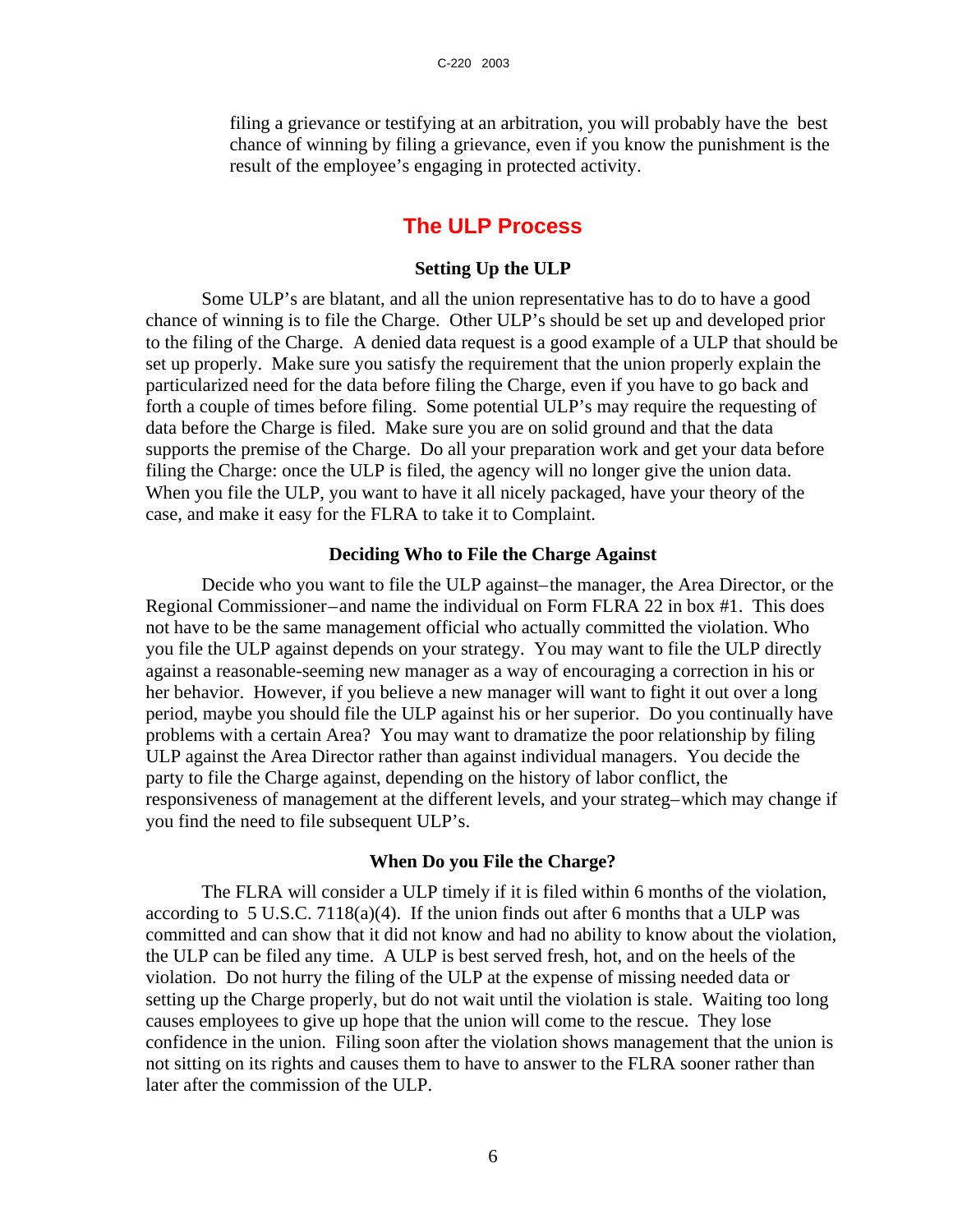## **What to Write on the Charge**

Keep your statement brief, crisp, factual, devoid of rhetoric and opinion, and to the point. State the essence of the violation, the name, address, and phone number of the offending management official, and the name, address, and phone number of the union representative who was involved in the charge. Example: "On or about (date), management (name, address, phone number of the agency official causing the violation), failed to give advance notice to the exclusive representative (AFGE representative name, address, phone number) of proposed changes in conditions of employment regarding the establishment of a disability unit. On or about (date), the union requested to negotiate on the proposed change. Management refused to negotiate, unilaterally implementing the change."

Although it may feel good to write a narrative slamming management, to win the ULP you will have to prove what you say in the Charge. Put on the Charge only what you can prove, no more. Another reason for brevity is that management gets a copy of the ULP and any attachments to the original filing: they know only what is on the face of the Charge if that is all you write. They have to figure the rest out at the hearing if the ULP goes to Complaint. If you put all your facts and opinion on the Charge, management knows your whole case up front, and can prepare a defense. Keep them ignorant and provide the information to the FLRA, the party you are trying to persuade.

Pursuant to 5 C.F.R. Part 2423.4, in summary, a ULP must be filed on the form prescribed by the Authority (FLRA Form 22) and shall contain the following:

- 1. The name, address and telephone number of the person(s) making the charge;
- 2. The name address and telephone number of the activity, agency, or labor organization against whom the charge is filed;
- 3. A clear and concise statement of the facts constituting the alleged unfair labor practice, the section(s) of 5 U.S.C. 71 alleged to have been violated, and the date and place of occurrence of the ULP; and
- 4. Whether or not the matter has been previously raised under another forum such as the grievance procedure, the FSIP, FMCS, EEOC, or MSPB.
- 5. The charge shall be in writing and signed, containing a statement that under penalties of the Criminal Code, that its contents are true and correct to the best of your knowledge and belief.

### **Where to File the ULP and What to Include with the Charge**

File the ULP with the Regional office of the FLRA serving your geographic area. Send the original signature copy along with four copies to the FLRA, and send copies to the party listed on the face of the Charge, as well as any other parties you want to serve copies to (Local President, RVP, Executive Board, Local union rep, Regional Commissioner, Area Director).

You must attach a Certificate of Service to the Charge, listing all the parties to whom you have served copies (see copy attached in this section). The top of the page should read "Certificate of Service" and say something like "A copy of the attached Charge against an Agency has been served by regular mail to the following parties." The statement above your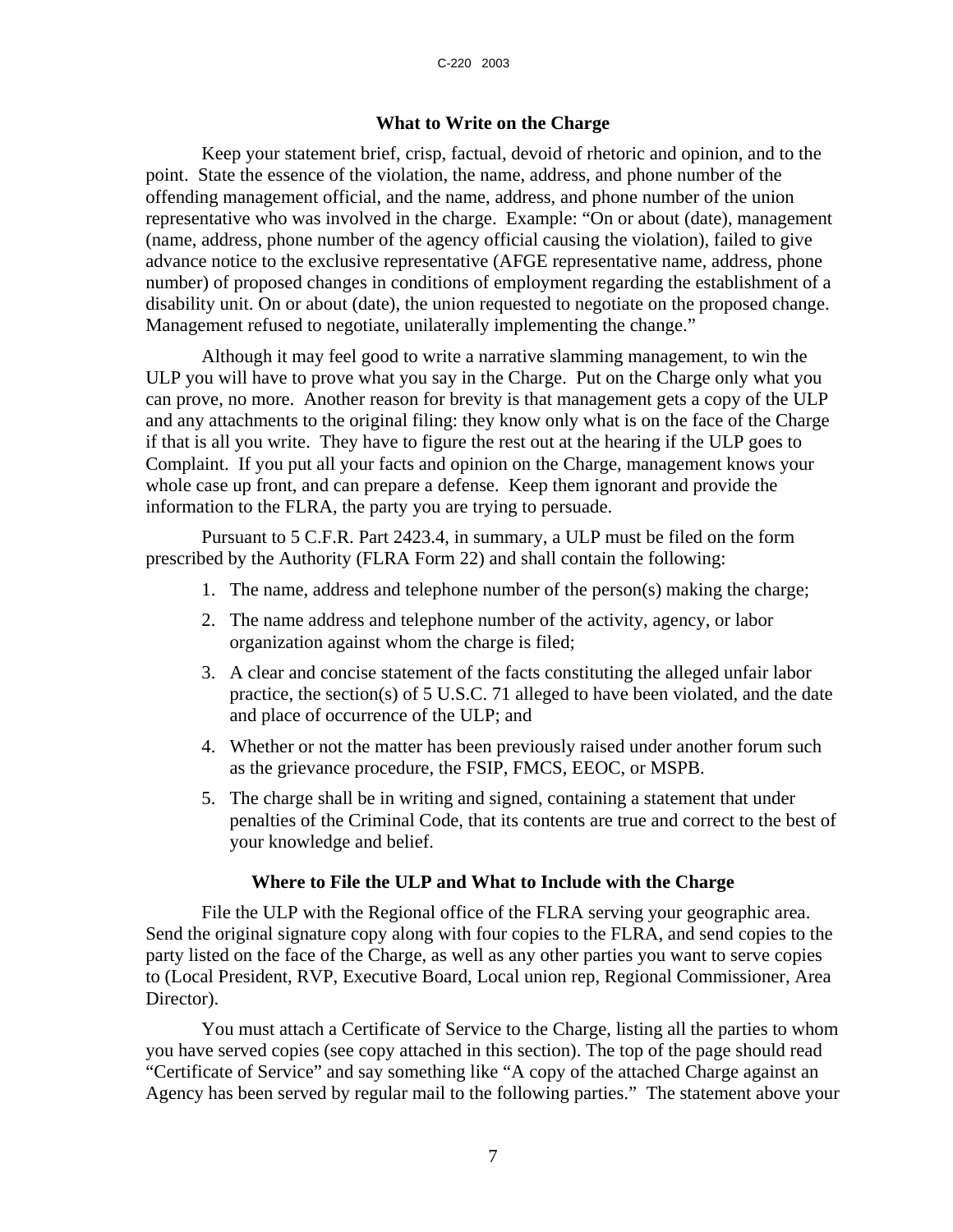signature on this page should say something like "Served this xx day of month, year, city and state."

#### **What the FLRA Does with the Charge**

The FLRA receives in the Charge, assigns a number to it, and sends copies of the Charge with the assigned case number back to the filing party and all parties listed in the Certificate of Service with instructions about providing additional data and a list of witnesses. After the union has submitted the list of witnesses, other supporting data, and an explanation of the Charge, if a *prima facie* ULP is indicated, the FLRA will assign an agent/attorney to investigate.

The agent will probably come into the office or may investigate by phone. Give the agent your full cooperation. Inform the employee witnesses you named know about the agent's visit. You will be asked to make an affidavit. Make sure it is absolutely accurate and says what you want it to say. Do not be afraid to amend or change the affidavit to assure that it is accurate. Statements will be obtained from the other witnesses. Management will probably refuse to talk to the FLRA until the day of the hearing, because they want to keep their options open, i.e., they want to make sure they have no written record to lock them into a position. This leaves them free to testify more creatively on the stand.

The FLRA agent will take all the documentation back to the office and make a presentation to the Regional Director, who will make a decision to find whether a violation has occurred. A Complaint will be filed against the agency if a violation is found. If no violation is found, the FLRA will give the union the opportunity to withdraw the ULP without prejudice or they will issue a dismissal absent withdrawal. Beware: at the end of the month the FLRA likes to clear their tally (just like any federal agency) and will pressure the union representative to withdraw the charge.

## **Amended Complaint**

The FLRA may find that the Charge should to be amended to add or delete something that will assure that the Charge will go to Complaint. Perhaps the union cited multiple violations in the charge and the FLRA found that they will sustain the first and fifth but not the eighth. You may be asked to amend some language to tighten things up or to delete an extraneous statement that is contradictory or that cannot be supported. If the FLRA asks you to amend a charge, it is generally good practice to do so. They will discuss the suggested change in language with you, what you will add to or delete from the original Charge. You will make the changes, initial the changes, write " $1<sup>st</sup>$  Amended" at the top of the FLRA 22, and sign and date the form at the bottom near the original signature block.

#### **Withdrawal or Dismissal?**

If the FLRA will not issue a Complaint, the union representative has the dilemma of withdrawing the Charge or taking a formal written dismissal which will state the reason the Charge did not constitute a ULP. Before taking a dismissal, inexperienced representatives should consult with their Local President or ULP expert. A dismissal can create bad case law that can hurt a similar case that could be won later on. A withdrawal is always a disappointment because we wish we could get a Complaint, but it doesn't harm any future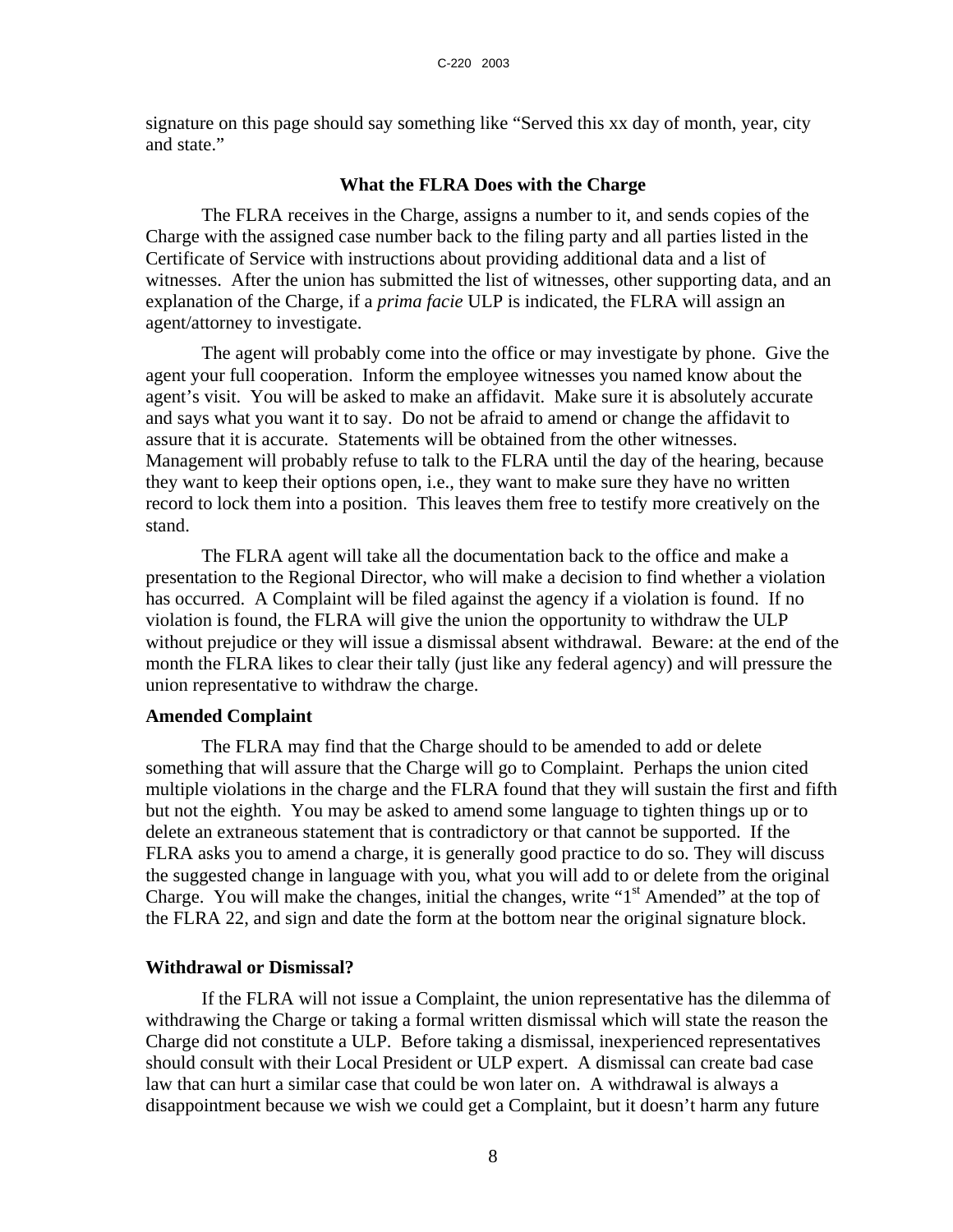ULP. A withdrawal does not establish a record or a decision other than that a ULP was filed. The general rule is that if you want to challenge the case law and feel that the FLRA is wrong on the issue and that the union can successfully prevail on the point on appeal, then a dismissal may be appropriate. If you are considering taking a dismissal, you might want to check with AFGE Field Services for help in filing the appeal or exception.

### **Alternative Dispute Resolution**

The FLRA offers Alternative Dispute Resolution (ADR) that can be entered into any time before or after the filing of the Charge. The ADR process is a no-fault attempt to resolve the dispute without going through the formal process. Both parties have to agree to try ADR, and either party can withdraw at any time if it is not productive. SSA tends not to want to settle any ULP unless a Charge has been filed and the FLRA has issued a Complaint. Before suggesting or agreeing to try the ADR process, determine what your strategy is. Does this manager need a only a nudge to change or does he or she have a history of bad faith and an inability to understand anything but force? The ADR process is new and relatively untested so we cannot recommend its use or non-use. Unless your Local has a policy on using the ADR process, we recommend filing the Charge, getting the Complaint, and negotiating from a position of strength. Whether or not you opt for ADR, the FLRA will try to get you to settle throughout the process.

## **Settlement Discussions and Postings**

At any time beginning with the filing of the Charge, either party may attempt settlement. Settlements can be either informal (between the parties) or formal (under the auspices of the FLRA). The most likely opportunity for settlement is when a Complaint is issued and the FLRA contacts you for language to put on the Posting or "Notice to All Employees". The Notice will be posted for 60 days in all affected offices, and tells the employees that management violated the statute and the union won. If you get to this point, the union is in a fairly good negotiating position. Naturally, the union wants strong language, and management wants watered-down language that includes the statement "Management does not admit to having committed any violation." Do not accept a nonadmissions clause in any settlement agreement. It's a bad practice, and if you give it to them once, they will ask for and expect it every time. If they commit the violation, they should be willing to take the finding of fault.

Although the language is usually boilerplate, take your time and make sure the posting is worded as strongly as possible. Standard language orders the agency to cease and desist from the offending conduct. The posting must be signed by the offending management official. Do not allow it to be signed by an underling. Especially at the higher levels,management might try to get by with a subordinate signing the Notice.

Management in many regions will not discuss settlement until the FLRA has issued a Complaint. Even then, management is likely to wait until the day of the hearing to make a settlement offer. This causes a squeeze play because the ALJ will pressure the parties to settle, and the FLRA attorney representing the union a few minutes before will suddenly join in pressuring the union to settle. It is a game of chicken. You have to hold out for what you want, so you might want to have another experienced union official there with you. The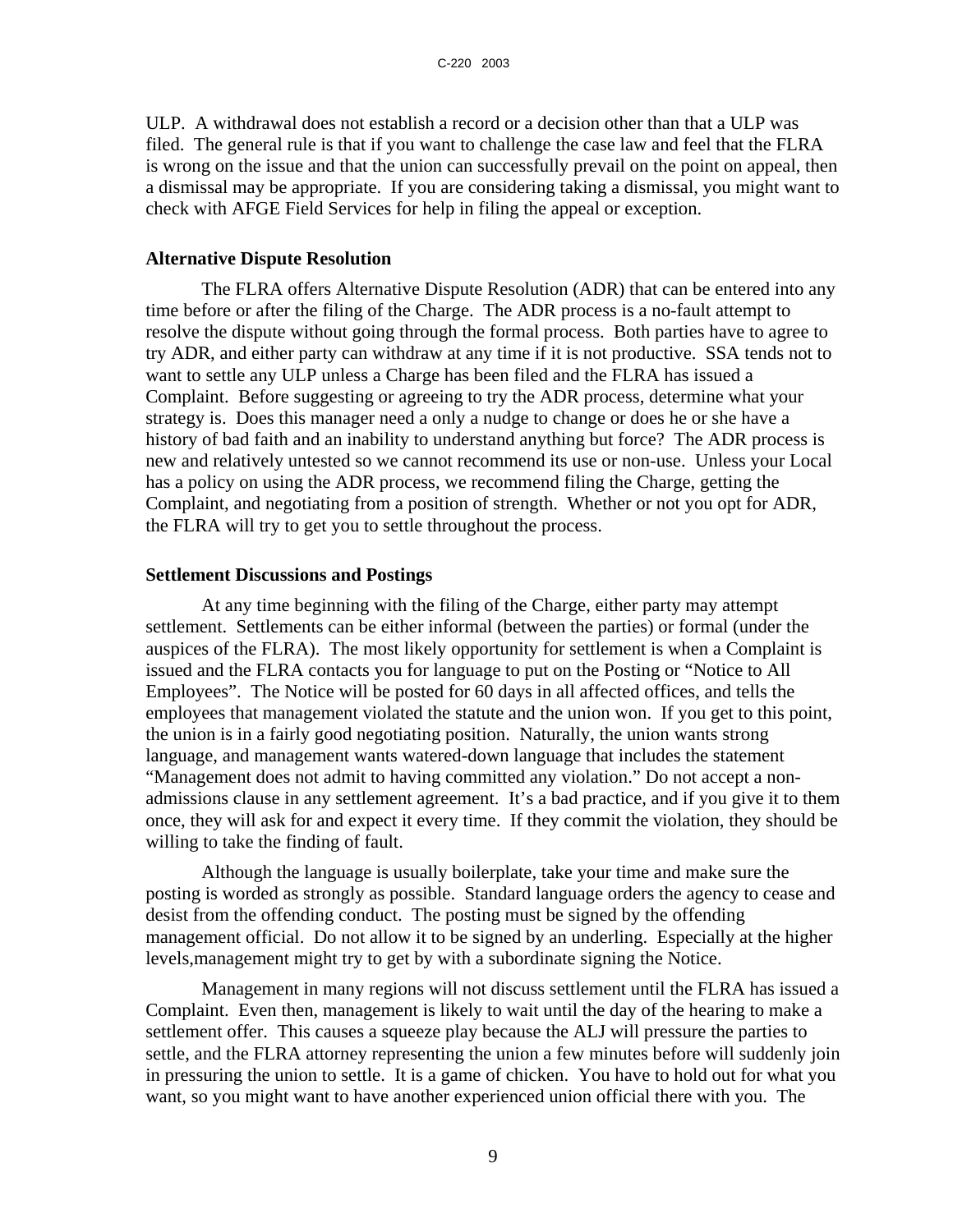union is a party to the Charge, and the FLRA is the prosecution. If you filed the Charge and will be a witness, you should advise your Local President well in advance of the hearing date. The Local President may decide to send another experienced representative to represent the union at the hearing and in settlement discussions. This will take the burden off a new representative. The hearing and the last minute settlement process can be daunting to experienced representatives as well. Tthe more you know about the strength of your case and the better you know the case law, the better you will fare in this situation.

## **The Hearing**

If settlement cannot be reached, an FLRA Administrative Law Judge will preside over an adversarial hearing. An FLRA attorney will represent the union, and the agency is usually represented by an LMR specialist from SSA Central Office in Baltimore. There will be direct examination and cross examination of both union and management witnesses. The ALJ may ask questions of witnesses. The hearing is fairly formal. The union has the right to have counsel present (usually a Local officer). The union has the right question witnesses, but never does. The FLRA is the guardian of the Statute. By the time the FLRA has gone this far to prosecute the ULP they are prepared and have a strong interest in winning the case. After the hearing, the parties submit post hearing briefs and the ALJ issues a written decision. The FLRA pays for travel and per diem for witnesses to attend the hearing.

### **Appeals to the General Counsel**

If unhappy with the administrative law judge's decision, either party can file an appeal with the FLRA in Washington, D.C. This appeal is called an "exception." The FLRA at this level is referred to as the "Authority". The Authority may affirm or reverse, in whole or in part, the decision of the ALJ. Decisions at his level are precedential and subject to court review. We can also file an appeal if we are dissatisfied with a unilateral informal agreement imposed by the FLRA's Regional Director. Exceptions should be filed only by extremely experienced representatives and in consultation with AFGE Field Services. Actually, Field Services will file the exception for you if you send the material to them sufficiently in advance.

## **Remedies**

When the FLRA's ruling is favorable to the union, one or more of these remedies will be ordered:

## **A Posting**

The most common remedy imposed by the FLRA is a posting, the display of a formal notice stating that the agency committed an unfair labor practice, describing the violation, and ordering the agency to cease and desist the violative conduct.

#### **Status Quo Ante Remedy**

When management has unilaterally implemented changes in working conditions without negotiating with the union, the FLRA may order the agency to restore working conditions to the way they were before implementation. This is a remedy the union always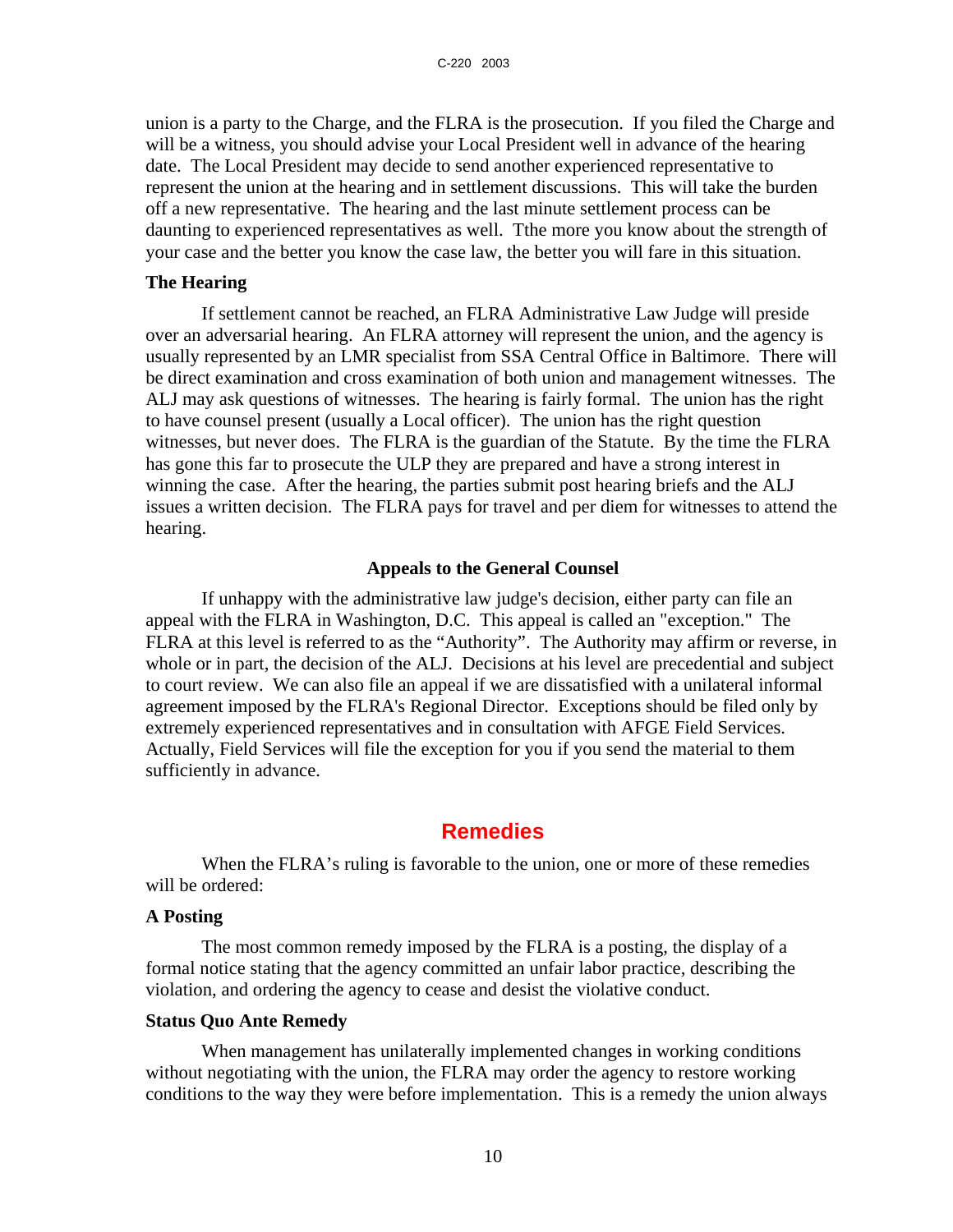wants for a number of reasons, particularly because it shows management and the employees that the union has the power to stop management and reverse management action. We always hear employees say that "management can do whatever they want." A *status quo ante* shows that management can be stopped and ordered to reverse its action. The *status quo ante* remedy may include an order to make employees whole. The Authority may require the agency to reinstate an employee with back pay in accordance with 5 U.S.C. §5596.

## **Order to Bargain or Other Remedy**

The agency may be ordered to bargain with the union. The outcome of the bargaining is not guaranteed, but often by this time a lot of wind has been taken out of management's sails and they are more reasonable. The FLRA may order "such other action as will carry out the purpose of the Federal Service Labor-Management Relations Statute," such as ordering the agency to provide the data requested or other remedy.

## **A Brief Outline of The ULP Process**

- The union representative properly identifies the ULP by comparing it to those listed in 5 U.S.C. 7116 (a).
- The union representative files a Charge Against Agency (FLRA 22) with the FLRA Regional Office.
- The FLRA receipts in the Charge, assigns it a number, and serves copies on the filing party and to all parties listed in the Certificate of Service. The include instructions on what they want the representative to do next, such as submit a list of witnesses, an explanation of why the union thinks a ULP was committed, and supporting evidence.
- The FLRA reviews the Charge to determine if there is a prima facie ULP.
- If there is a prima facie ULP, the union representative is contacted by the FLRA agent investigating the Charge to execute an affidavit. The agent also attempts to interview the management official involved, but SSA seldom lets a manager meet with the agent.
- The FLRA encourages settlement discussions throughout the process, up to the day of the hearing. The parties may opt to participate in resolution of the ULP through the ADR process, which could occur even prior to the union filing the ULP.
- If the FLRA believes that no violation has occurred, they give the union the choice of withdrawing the ULP (which would mean there is no written record of a decision on the case) or taking a written dismissal in which the FLRA will explain why the agency's action was not a violation of statute.
- If it looks like a violation has occurred, the FLRA attempts resolution through settlement discussions. If settlement is reached, the matter is resolved except for the agreed-upon remedy, which could be a posting, a signed agreement, or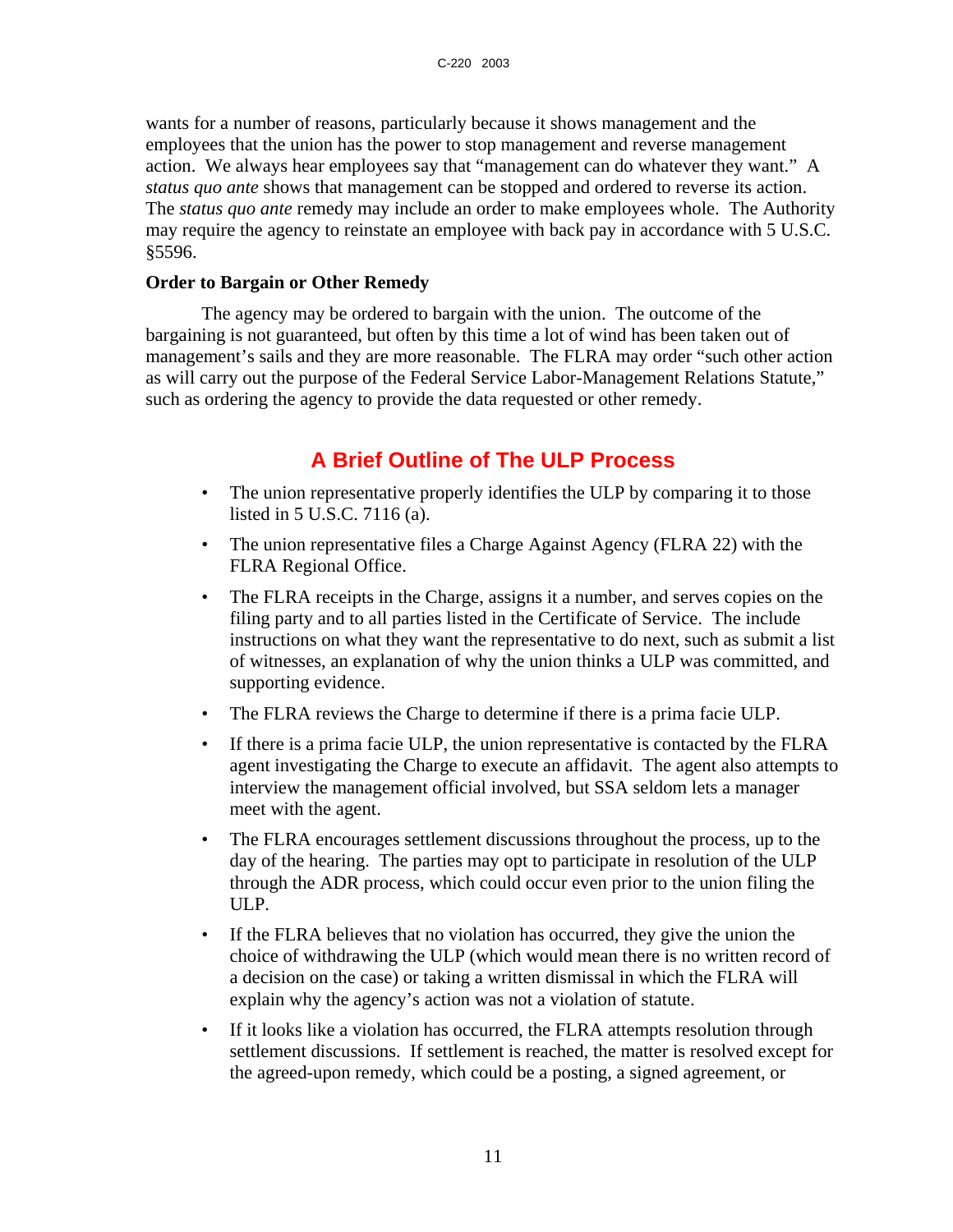something else. The FLRA retains jurisdiction over the remedy to assure that SSA complies with the agreement.

- If the parties cannot reach settlement, the FLRA should issue a "Complaint Against Agency" listing the violations that have occurred causing the ULP. The Complaint contains the date for the hearing at which the FLRA prosecutes the agency for committing the violation. Settlement discussions may continue.
- Unless settled prior to the hearing, a hearing is held, usually at the FLRA office. An ALJ will preside over the hearing. An FLRA attorney will represent the union (the Charging Party). SSA is usually represented by a LMR specialist from Baltimore. Prior to the beginning of the hearing, the ALJ puts strong pressure on both parties to settle.
- The FLRA attorney and the agency representative write briefs supporting the positions they made at the hearing, citing precedential case law.
- The ALJ issues a decision.
- Either party may appeal the decision within the specified time frame.
- The Appeal is reviewed by the FLRA in Washington, D.C. ("the Authority"), and a decision is rendered to uphold the ALJ's decision, to overturn it, or to modify the decision.
- Either party may appeal to U.S. Circuit Court.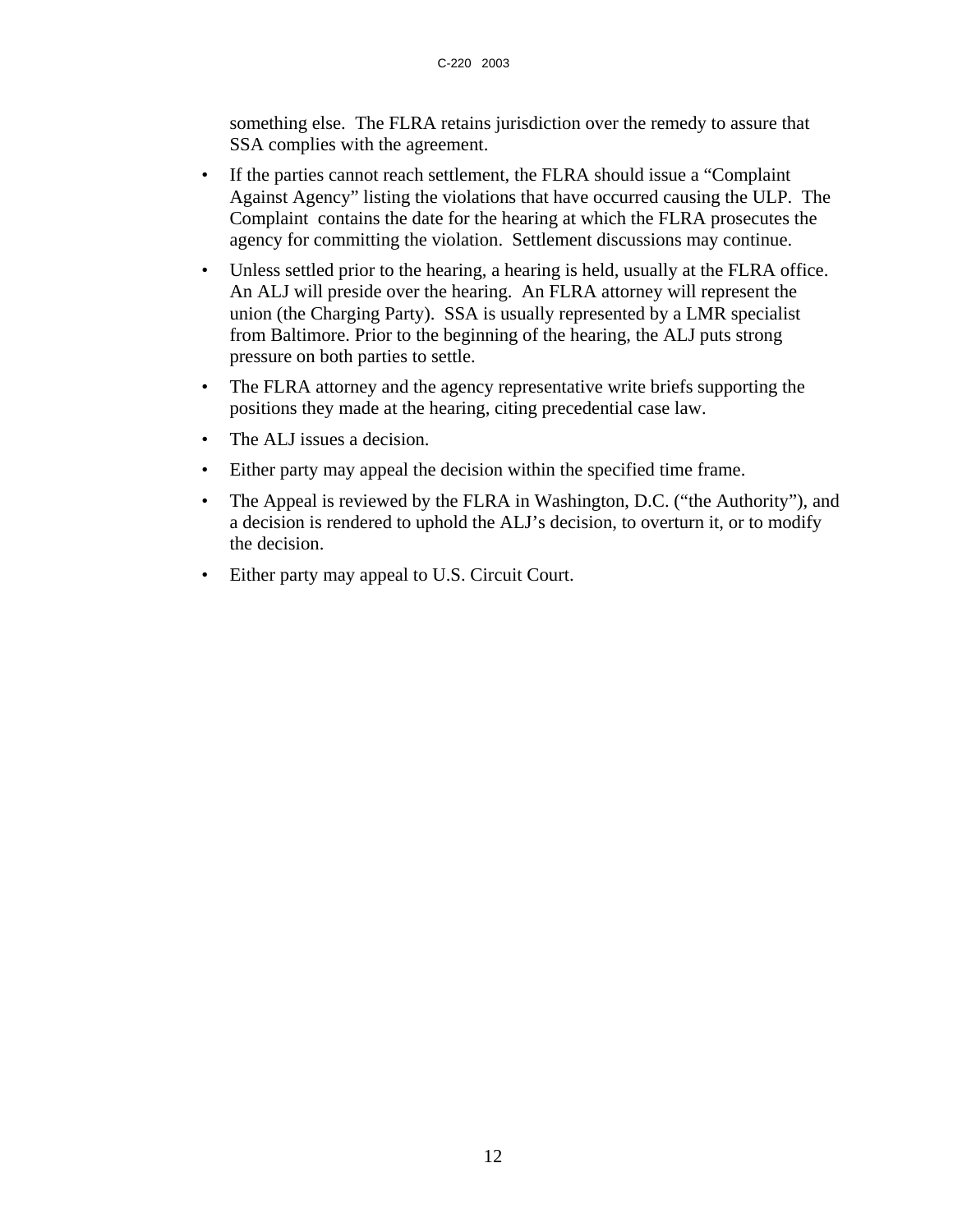## **ULP V. Grievance**

## Based on a training package from the Office of the General Counsel of the FLRA

| <b>ULP</b>                                                   | <b>Grievance</b>                                |
|--------------------------------------------------------------|-------------------------------------------------|
| Decisions set<br>precedent                                   | Decisions do not set<br>precedent               |
| Remedies may be<br>greater-status quo,<br><b>TRO</b> broader | Remedies may be<br>narrower to each<br>incident |
| Expands statutory<br>rights                                  | No impact on statutory<br>rights                |
| FLRA controls ability<br>to go forward                       | Grievant controls<br>ability to go forward      |
| Have help resolving                                          | Resolve yourself                                |
| No cost to filer                                             | Cost shared                                     |
| Court settlement                                             | Court enforces<br>through ULP process           |
| Process takes at least<br>90 days, often much<br>longer      | Time contractually set                          |
| Injunction                                                   | No injunction                                   |
| Must know law                                                | Do not have to know<br>law                      |
| FLRA subject to<br><b>FSLMR Statute</b>                      | Arbitrator subject to<br><b>FSLMR Statute</b>   |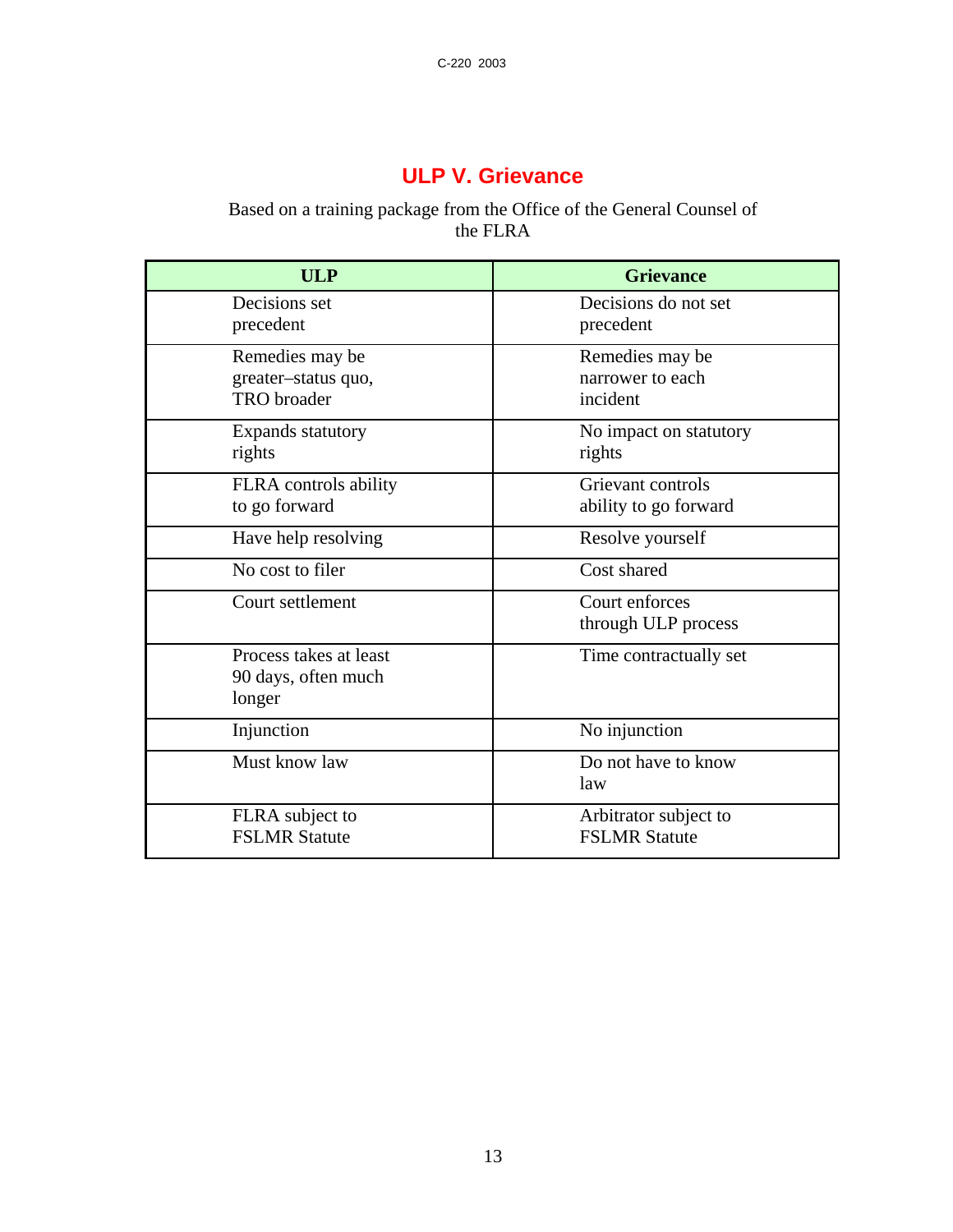## **FLRA Regional Offices and Areas Served**

The FLRA's Regional Offices serve over 1.9 million employees world-wide. The offices: investigate and settle or prosecute unfair labor practice complaints; ensure compliance with all unfair labor practice orders issued by the Authority; receive and process representation petitions; and provide facilitation, intervention, training and education services to the parties. For more information about any of these services, contact the FLRA Regional Office with jurisdiction over your geographic area.

## **Atlanta Region**

Alabama, Florida, Georgia, Mississippi, South Carolina, and the Virgin Islands.

Marquis Two Tower, Suite 701 285 Peachtree Center Avenue Atlanta, GA 30303-1270

Telephone: (404) 331-5212

FAX: (404) 331-5280

## **Boston Region**

Connecticut, Maine, Massachusetts, New Hampshire, New Jersey, New York, Pennsylvania, Puerto Rico, Rhode Island and Vermont.

> 99 Summer Street, Suite 1500 Boston, MA 02110-1200 Telephone: (617) 424-5730 FAX: (617) 424-5743

## **Chicago Region**

Illinois, Indiana, Iowa, Kentucky, Michigan, Minnesota, North Dakota, Ohio, Tennessee and Wisconsin.

> 55 West Monroe, Suite 1150 Chicago, IL 60603-9729 Telephone: (312) 353-6306 FAX: (312) 886-5977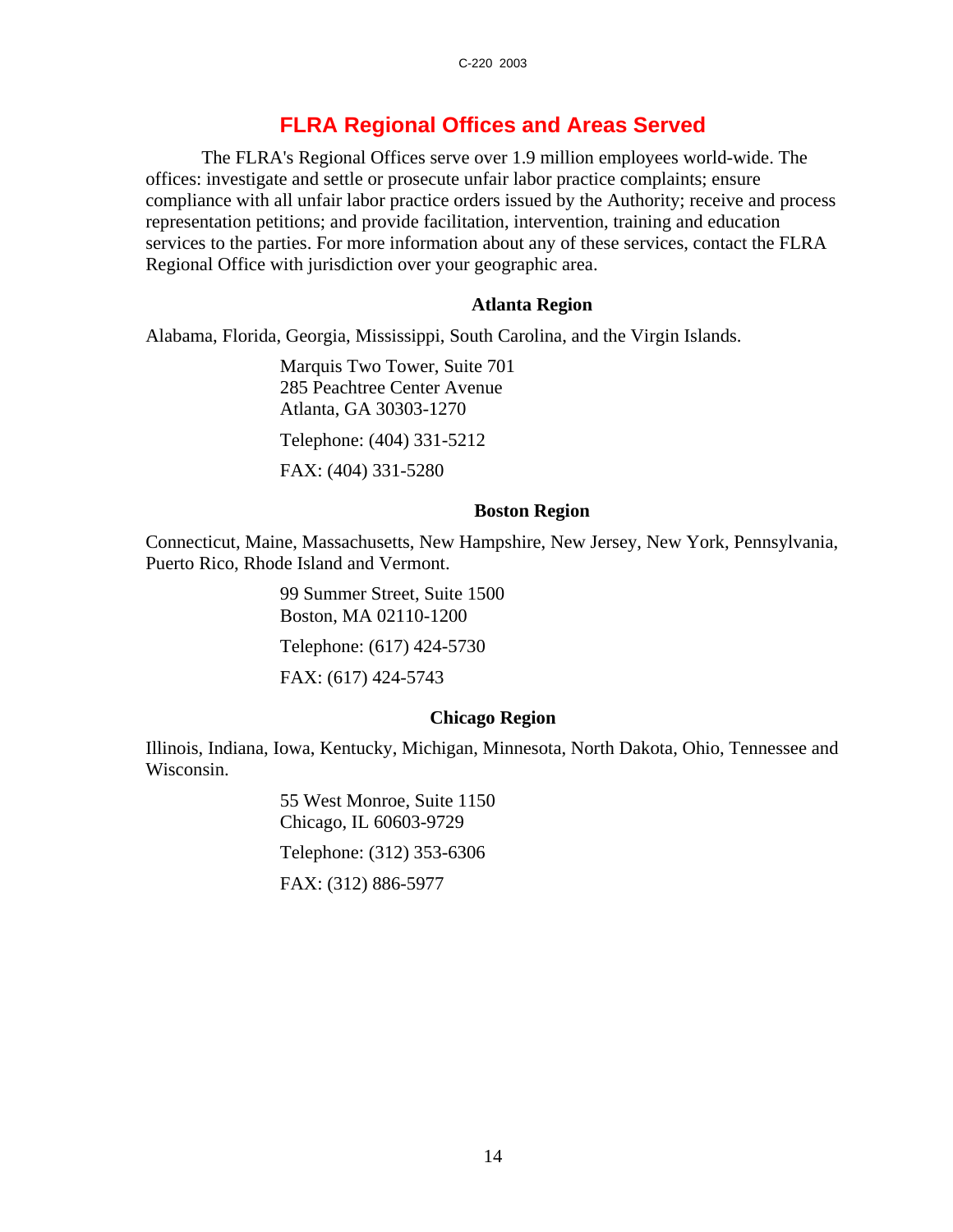#### C-220 2003

## **Dallas Region**

Arkansas, Louisiana, New Mexico, Oklahoma, Texas and Panama (limited FLRA jurisdiction).

> Federal Office Building 525 Griffin Street, Suite 926 Dallas, TX 75202-1906

Telephone: (214) 767-4996

FAX: (214) 767-0156

## **Denver Region**

Arizona, Colorado, Kansas, Missouri, Montana, Nebraska, South Dakota, Utah, and Wyoming. 1244 Speer Blvd., Suite 100 Denver, CO 80204-3581 Telephone: (303) 844-5224 FAX: (303) 844-2774

## **San Francisco Region**

Alaska, California, Hawaii, Idaho, Nevada, Oregon, Washington, and all land and water areas west of the continents of North and South America (except coastal islands to longitude. 90° E.).

San Francisco, CA 94103-1791

Telephone: (415) 356-5000

FAX: (415) 356-5017

## **Washington, D.C. Region**

Delaware, District of Columbia, Maryland, North Carolina, Virginia, West Virginia and all land and water areas east of the continents of North and South America to long 90° E., except the Virgin Islands, Panama (limited FLRA jurisdiction), Puerto Rico and coastal islands.

> Tech World Plaza 800 K Street, NW, Suite 910 Washington, D.C. 20001 Telephone: (202) 482-6700

FAX: (202) 482-6724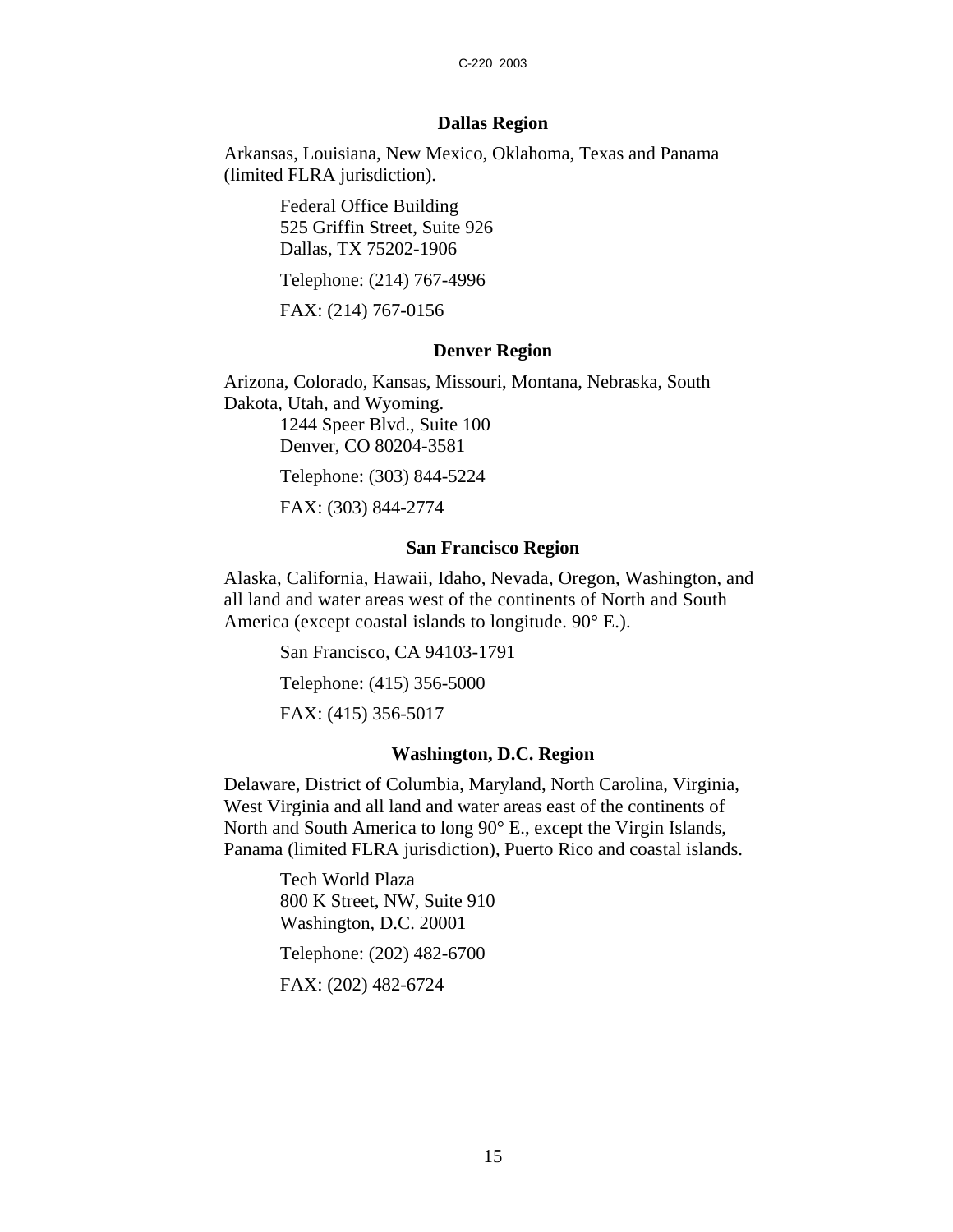C-220 2003

## **Sample Documents from the ULP Process**

Form Exempt Under 44 U.S.C. 3512 UNITED STATES OF AMERICA FOR FLAX USE ONLY FEDERAL LABOR RELATIONS AUTHORITY Case No. CHARGE AGAINST AN AGENCY **Cate Pied** Complete instructions are on the back of this form. 1. Name and address of charged activity or apency 2. Name and address of charging istor organization or individual Social Security Administration AFGE. Local 4056 991 Third St. C/O SSA Holly Hill, F1. 32117 2441 U.S. 1 South St. Augustine, Fl. 32086 3. Activity or agency contact information 4. Labor organization or individual contact information Name: Ken Chaney Name Bill Ossmer Manager Titler This AFGE Vice President Phone: 8047 794- 0991 Phonetgo 4-258-8109  $E_1Y:2.19$ 5. Which subsection(s) of 5 U.S.C. 7115 (s) or you believe have been visuated? [See reverse] (1) and 5. This extectly WPAT the receiptor agency did, Statistic die CATE and LCCATION, some WPAD was in-Literature mas attachment dela 11/10/08 The agency has been notified that this ULP is being filed. Refer to the attached copy of our memorandum to the State Director, Lonnie Brown. 7. Move you of anyone dearnaed the material any other procedure?  $\frac{1}{2}$  /  $\frac{1}{2}$  /  $\frac{1}{2}$  /  $\frac{1}{2}$ If you, where? [see: wwese] 4 : DECLARE THAT I HAVE READ THIS PETITION AND THAT THE STATEMENTS IN IT ARE TRUE TO THE SEST OF AN KNOWLEDGE AND<br>8 GLIEF, I UNDERSTAND THAT MAKING WILFULLY FALSE STATEMENTS CAN BE PUNISHED BY FINE AND MPRISONMENT, 18 U.S.  $\underbrace{e_{\cdots}}_{\dagger}$ <u>restaura</u>  $1/d/9$ Л π. FLRA Form 22 (Rev. 7/89)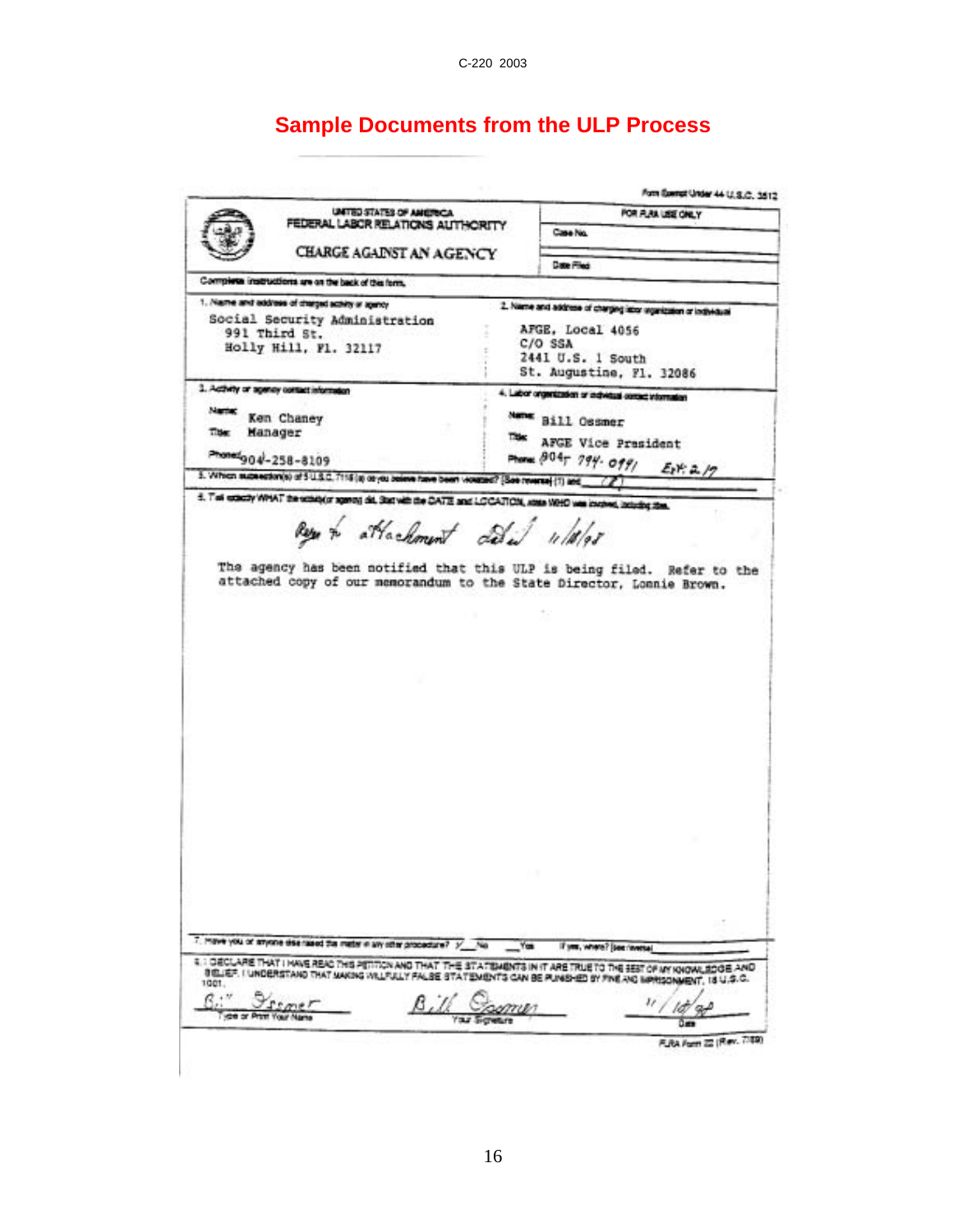|                                          | ATLANTA REGION<br>Marquis Two Tower, Suite 701<br>285 Peachtree Center Avenue, Atlanta, GA 30303-1270                                                                                                                                                                                                                                                                                                                                                                                                                                                                                                                                                                                                                                                 |
|------------------------------------------|-------------------------------------------------------------------------------------------------------------------------------------------------------------------------------------------------------------------------------------------------------------------------------------------------------------------------------------------------------------------------------------------------------------------------------------------------------------------------------------------------------------------------------------------------------------------------------------------------------------------------------------------------------------------------------------------------------------------------------------------------------|
|                                          | NOTICE TO CHARGING PARTY OF RECEIPT OF CHARGE.                                                                                                                                                                                                                                                                                                                                                                                                                                                                                                                                                                                                                                                                                                        |
|                                          | The attached charge has been assigned Case No. 42-02-90089                                                                                                                                                                                                                                                                                                                                                                                                                                                                                                                                                                                                                                                                                            |
| The case has been assigned to:           | an Chardler                                                                                                                                                                                                                                                                                                                                                                                                                                                                                                                                                                                                                                                                                                                                           |
|                                          | Contact the agent/attorney at 404/331-5212, ext. 2<br>: FAX 404/331-5280                                                                                                                                                                                                                                                                                                                                                                                                                                                                                                                                                                                                                                                                              |
| of your receipt of this notice.<br>Other | REQUEST FOR ADDITIONAL INFORMATION: Please submit the following items within 15 days<br>An amended charge stating the date of occurrence of the alleged unfair labor practice<br>A statement of service on the Charged Party<br>A copy of the charge with an original signature<br>A list of witnesses, their current address and phone numbers<br>Documents and evidence supporting your charge<br>A copy of the collective bargaining agreement<br>RETURN THE ATTACHED FLRA FORM 75 IF YOU HAVE A DESIGNATED REPRESENTATIVE.<br>FAILURE TO TIMELY SUBMIT EVIDENCE MAY LEAD TO DISMISSAL OF YOUR CHARGE. IF YOU<br>HAVE QUESTIONS ABOUT THIS REQUEST FOR EVIDENCE OR IF YOU NEED MORE TIME, YOU<br>SHOULD TELEPHONE THE AGENT/ATTORNEY LISTED ABOVE. |
|                                          | NOTICE TO THE CHARGED PARTY<br>The enclosed charge has been filed with this office. The agent/attorney named above will                                                                                                                                                                                                                                                                                                                                                                                                                                                                                                                                                                                                                               |
|                                          | contact you regarding the investigation of the charge.                                                                                                                                                                                                                                                                                                                                                                                                                                                                                                                                                                                                                                                                                                |
|                                          | Please submit any evidence or position you have regarding this charge to this office within 15<br>days of your receipt of this charge. You are encouraged to cooperate in the investigation.                                                                                                                                                                                                                                                                                                                                                                                                                                                                                                                                                          |
|                                          | You are encouraged to meet with the Charging Party and discuss settlement of this charge. The<br>agent/attorney named above is available to assist the parties in resolving the charge.                                                                                                                                                                                                                                                                                                                                                                                                                                                                                                                                                               |
|                                          | RETURN THE ATTACHED FLRA FORM 75 IF YOU HAVE A DESIGNATED REPRESENTATIVE.                                                                                                                                                                                                                                                                                                                                                                                                                                                                                                                                                                                                                                                                             |
|                                          |                                                                                                                                                                                                                                                                                                                                                                                                                                                                                                                                                                                                                                                                                                                                                       |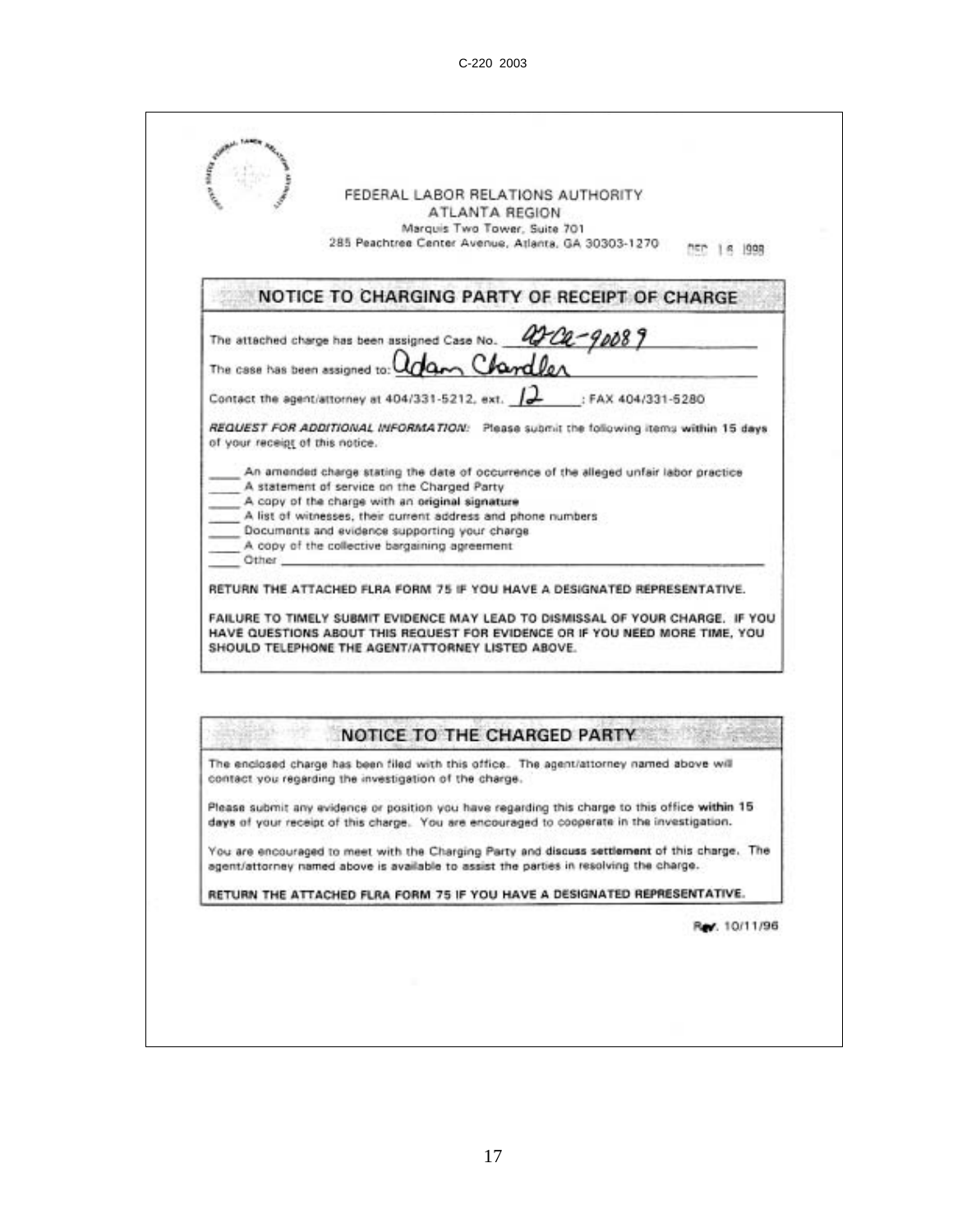#### **UNITED STATES OF AMERICA** BEFORE THE FEDERAL LABOR RELATIONS AUTHORITY **ATLANTA REGION**

### SOCIAL SECURITY ADMINISTRATION DAYTONA BEACH DISTRICT OFFICE **DAYTONA BEACH, FLORIDA**

Respondent

and

AMERICAN FEDERATION OF **GOVERNMENT EMPLOYEES, LOCAL 4056** 

**Case No. AT-CA-90089** 

**Charging Party** 

#### **COMPLAINT AND NOTICE OF HEARING**

1. This unfair labor practice Complaint and Notice of Hearing is issued under 5 U.S.C. §§ 7101-7135 and 5 C.F.R. Chapter XIV.

 $2.$ The American Federation of Government Employees, Local 4056 (the Union) is a labor organization under 5 U.S.C. §7103(a)(4).

3. The Social Security Administration, Daytona Beach District Office, Daytona Beach, Florida (the Respondent), is an agency under 5 U.S.C. §7103(a)(3).

The charge was filed by the Union with the Atlanta Regional Director on  $4.$ November 23, 1998.

5. A copy of the charge was served on the Respondent.

During the time period covered by this Complaint, Ken Chaney occupied 6. the position of District Manager for the Daytona Beach District Office.

 $-1-$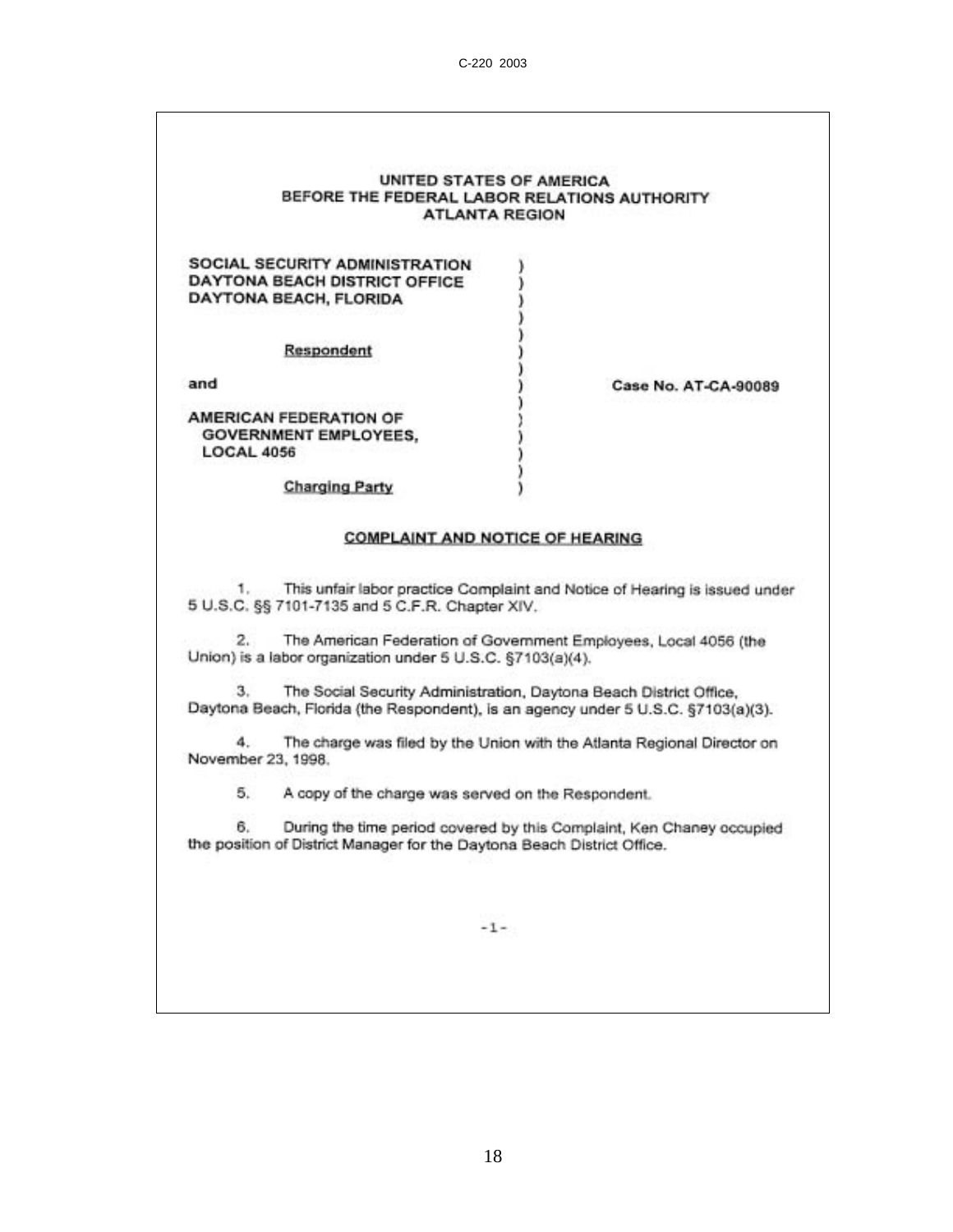UNITED STATES OF AMERICA

#### FEDERAL LABOR RELATIONS AUTHORITY

STATEMENT OF STANDARD PROCEDURES IN HEARINGS BEFORE ADMINISTRATIVE LAW JUDGES OF THE FEDERAL LABOR RELATIONS AUTHORITY IN UNFAIR LABOR PRACTICE PROCEEDINGS PURSUANT TO SECTION 7118 OF THE FEDERAL SERVICE LABOR MANAGEMENT RELATIONS STATUTE (92 Stat. 1111)

The heating will be conducted by a designated Administrative Law Judge of the Federal Labor Relations Authority at the time and The hearing will be conducted by a designated Administrative. Law Judge of the Federal Look Research 2022 and 2423 of the Rules and<br>place specified in the Complaint and Notice of Hearing, and in accordance with the provisi place specified in the Complaint and Houte of Heating, and in accordance there is a precise hearing should be aware of the following procedures:

POSTPONEMENT OF HEARING. Unless otherwise specifically ordered, the hearing will be held at the date, hour and place specified FOSTFONEMENT OF HEARING. Oness difference specifically observed, we number of contents are fully satisfied: (1) An in the Complaint and Notice of Healthy, componential third of the stress-times the Chief Administrative Law Judge at least original and two (2) copies of a written motion to positione the relating must be find that the biner and set forth in detail; (3) Alternative<br>five (5) days prior to the opening of the scheduled hearing; (2) Proper cause m dive (5) days prior to the opening of the scheduled realing. (2) colori diagrams to choose the secretained in advance by the party<br>dates for rescheduling the hearing must be given; (4) The positions of all other parties mu cates for rescried this nearing man be given, or the partners of the motion must be served on all other parties and a statement of service submitted to the Chief Administrative Law Judge with the original motion.

BURDEN OF PROOF. The General Counsel shall have the responsibility of presenting the evidence in support of the complaint and stall have the burden of proving the allegations of the complaint by a preponderance of the evidence.

RIGHTS OF THE PARTIES. Parties have the right to appear in person, by counsel, or by other representative, and have the right to examine and cross-examine witnesses and to introduce into the record documentary or other relevant evidence, and to submit rebuttal examine and cross-examine witnesses and to introduce this tile record deductionary of prescribed by the Administrative Law Judge. Two evidence, except that the participation of any party year be intriced to the extent predictors. The conditions of fact may be (2) copies of documentary evidence shall be submitted and a copy furnished to each of the other introduced in evidence with respect to any issue.

OFFICIAL TRANSCRIPT, An official reporter makes the only official transcript of the proceedings, and all citations in briefs must of HOTAL TRANSCRIPT, an official reporter makes the carry officer commercial research is in session will be recorded by the reter to the official transcript. An inader that is spoken in the nearing room, which are corrected in the event that any party wishes official reporter unless the Administrative Law Judge specifically directs off-the-reco official reporter unless the Agministrative Law adogs specifically divided on the court of the Administrative Law Judge and not to the<br>to make off-the-record statements, a request to go off the record should be directed to to make ott-the-record statements, a request to go on the reaster means to three to make of stipulation or motion, to the Administrative Law Judge.

Copies of the official transcript may be examined in the appropmate regional office during normal working hours. Requests by parties for copies of transcripts should be made to the official hearing reporter.

MOTIONS AND OBJECTIONS. An original and two (2) copies of all motions made prior to a hearing and any response thereto, MOTIONS AND OBJECTIONS. An original and two (2) copies of an include with the Regional Director, served on all parties and<br>except motions to postpone the hearing, shall be made in writing, filed with the Regional Director, except motions to postpone the hearing, shall be made in writing, their with the hegional bindical, which on an example accompanied by a statement of such service. Regional Directors may rule on such motions or may refer t Law Judge.

Motions made after the hearing opens may be made in writing to the Administrative Law Judge or stated orally on the record. Any Motions made after the hearing opens may be made in writing to the examination of the introduction of evidence, may also be stated<br>objection with respect to the conduct of the hearing including any objection to the introdu objection with respect to the conduct of the nearing including any objection to one incredict in the record. Formal exceptions to the nearing and being to be included in the record. Formal exceptions to orally or in writing. A short statement of grounds sending occurrically the boaring, nor will further participation in the hearing<br>adverse rulings are unnecessary. Objections shall not stay the conduct of the hearing, nor stretse rulings are unnecessary. Objections shall not stay the conduct of the nearing, not will drive the margin and<br>waive such objections. Automatic exceptions will be allowed to all adverse rulings and, upon appropriate waive such objections. Automatic exceptions will be allowed to all adverse. Turnige and epithere. The Administrative Law Judge shaft be deemed waived.

ORAL ARGUMENT. Any party shall be entitled, upon request, to a reasonable period prior to the close of the hearing for oral ORAL ARGUMENT. Any party stull be entitled, upon request, to a reasonable period prior to the clock of the result of the parties<br>argument, which shall be included in the official transcript of the hearing. The Administrati argument, which shall be included in the official transcript of the nearing. The reannmodation can see any fine<br>at any time during the hearing to state their respective positions concerning any issue in the case or theory

SETTLEMENT. Settlements which effectuate the policies of the Federal Service Labor-Management Relations Statute reduce SETTLEMENT. Settlements which effectuate the policies of the Federal Service Capacity instruments of a complaint, the Authority<br>government expenditures and promote amity in Federal service labor relations. Even after the i government expenditures and promote amily in rederal service ration relations. Creatively through the Judge's own motion, Administrative<br>and the General Counsel favor the settlement of issues. Upon consent of the parties, and the General Counsel favor the settlement of issues. Upon consent of the parties, or upon the sudge I one house. I<br>Law Judges will hold conferences prior to the hearing and afford reasonable opportunity during the heari simplification of the issues.

SUBPENAS. A person, as defined in \$USC 7103(a)(1), may file a written request with the Regional Director for a subpenairequiring SUBPENAS. A person, as defined in 5USC 7103 (a) (1), may file a written request with the review on less than titren (15) days<br>the attendance and testimony of witnesses and/or the production of documentary or other evidence the attendance and restimony of wanesses and/or the production of documentary or other evidence had sessional testing.<br>prior to the opening of the hearing, or with the Administrative Law Judge during the hearing, Such requ prior to the opening of the hearing, or with the Administrative Law Judge during the Healthy. Such equipments that be assed which<br>With sufficient particularity, the witnesses or documents sought and state the reasons there with sufficient particularity, the witnesses or documents sought and state the reasonal influence work.<br>The magnetic product of inframenagement guidance, advice, counsel, or training within an agency or between an agency a requires the disclosure of intramanagement guidance, advice, counsel, or training vinition system of with summary capacity of the production of<br>Office of Personnel Management, Where the parties are to approxy on such sight Office of Hersonner management structures agree to appear, no such subpenal need be sought

> LLBA Docement 1063 Остобы 1979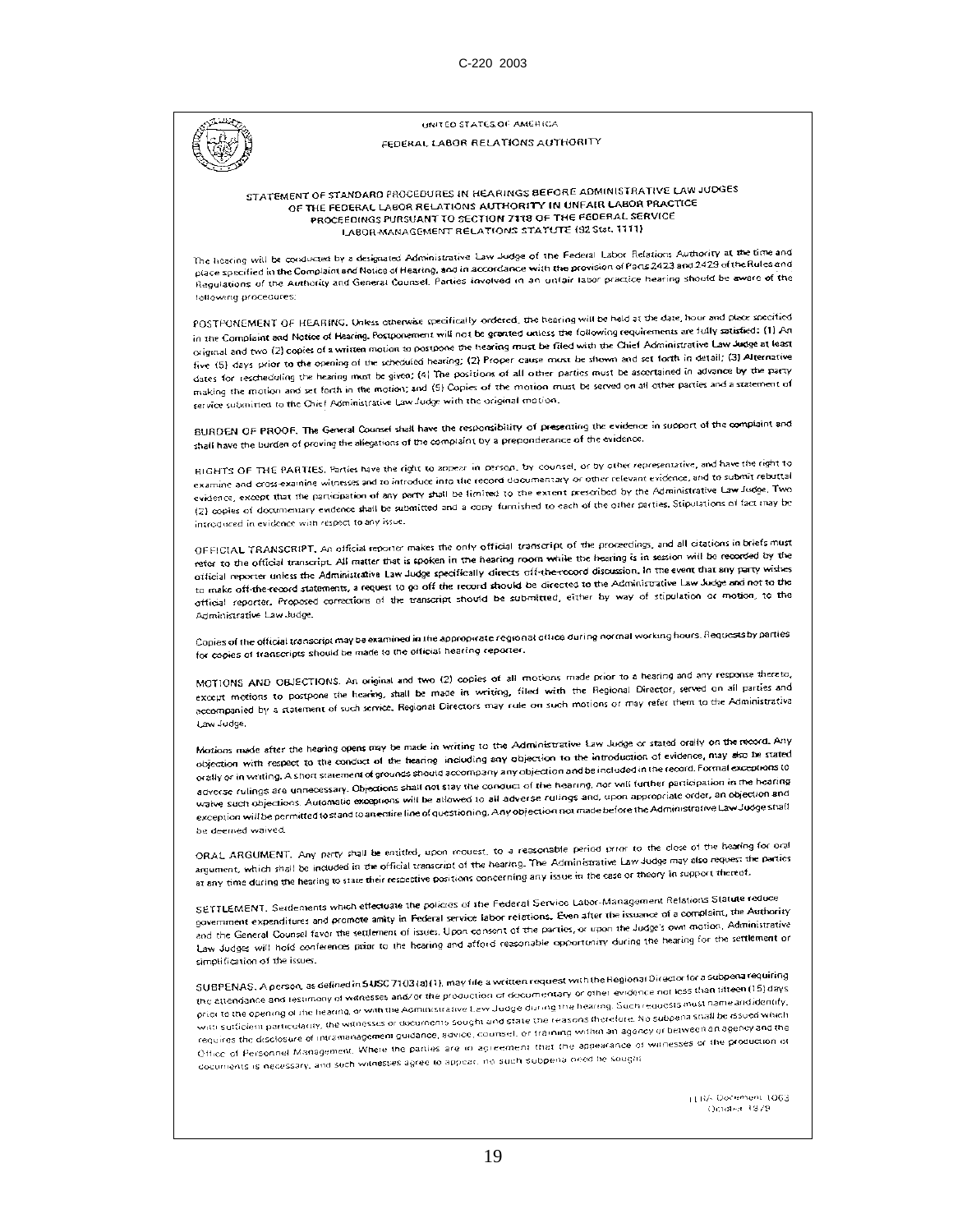Any person seved with a subpensive does not intend to comply, shall, within five (6) days after sexual, like a polition in writing to Any person seved with a subpena who does not intend to comply, shall, within five (8) days after person, the Easter for danger the<br>revoke the subpena with the Regional Director prior to the opening of the heaving, or with revoke the subpans with the Regional Director prior to the opening of the heaven, or with the subpens was issued and a written<br>bauning. A copy of any such problem to revoke must be served on the party on whose behalf the s bearing. A capy of any such gestion to revoke must be served on the party on whose behalf the subpensives was usually without the bearing. A capy of any culing<br>statement of such service must accompany the filing of the pat statement of such strvice must accompany the filing of the protion. The petition to remine, the reling.<br>thereorishall not become part of the official record except upon the request of the party aggivend by the ruling.

OFFICIAL TIME, If the participation of any employee in an unfair labor practice hearing is deemed necessary by the Authority, such<br>CIFFICIAL TIME, If the participation of any employee in an unfair body properties travel ti OFFICIAL TIME, If the participation of any employee in an unfair labor practice maning is connected from the employee's regular<br>employee shall be granted official time for such participation, including necessary travel tim employee shall be granted official time for such participation, including neonstary travel time, as occurs using and per diem expenses<br>work hours and when the employee would otherwise be in a work or paid leave status. Nec shall also be paid by the employing activity or egency.

WITNESS FEES, Witnesses (except those who are employed by the Federal Government and receive official time and necessary WITNESS FEES, Witnesse (except those who are employed by the Federal Government and be paid the fee and mileage atlowances.<br>transportation and per diem expensed, whether appearing voluntarily, or used as usbena, shall be p transportation and per diem expensed, whether appearing voluntarity, or unser a subscribe, since the party of<br>which are paid subpensed witnesses in the courts of the United States by the party at whose instance the witness

FILING OF BRIEFS. Any party desking to submit a brief to the Administrative Law Judge shall file the original and two (2) copies.<br>FILING OF BRIEFS. Any party desking to submit a brac further had not an excess of theiry (30 FILING OF BRIEFS. Any party desking to submit a brief to the Administrative Law avon study strom the close of the heaving.<br>within a reasonable time fixed by the Administrative Law Judge, but not an exclose of their (JU) da weithin a reasonable time fixed by the Administrative Law Judge, but not in excloss of their low man the Law Judge. Requests for<br>Lerve a copy of the brief on all other parties and file a statement of such service with the Serve a copy of the brief on all other parties and file a statement of such service with the momentum and must be recoved not later<br>addicional time in which to file a brief shall be made in writing to the Chief Administrat additional time in which to file a brief shall be made in writing to the Chief Administrative Law and extreme artists and a statement of such<br>than five (5) days before the date such brief is due, Copies of such requests mu than live (5) days belong the date such brief is due, Copies of Such requests must be accounted the Administrative Law Judge.<br>Service must be furnished. No reply brief may be filed except by special permission of the Admin

ADMINISTRATIVE LAW JUDGE'S DECISION. After the close of the bearing, and the receipt of briefs, if any, the Administrative ADMINISTRATIVE LAW JUDGE'S DECISION. After the close of the bearing, and the recours in the parties to the proceeding.<br>Law Judge shall prepare the decision expeditionaly and shall cause the decision to be served property o Law Judge shall perpare the decision expeditionsly and shall cause the decision to be served sequency of an paper second.<br>Thereafter, the Administrative Law Judge shall transmit the case to the Auchonity including the Judg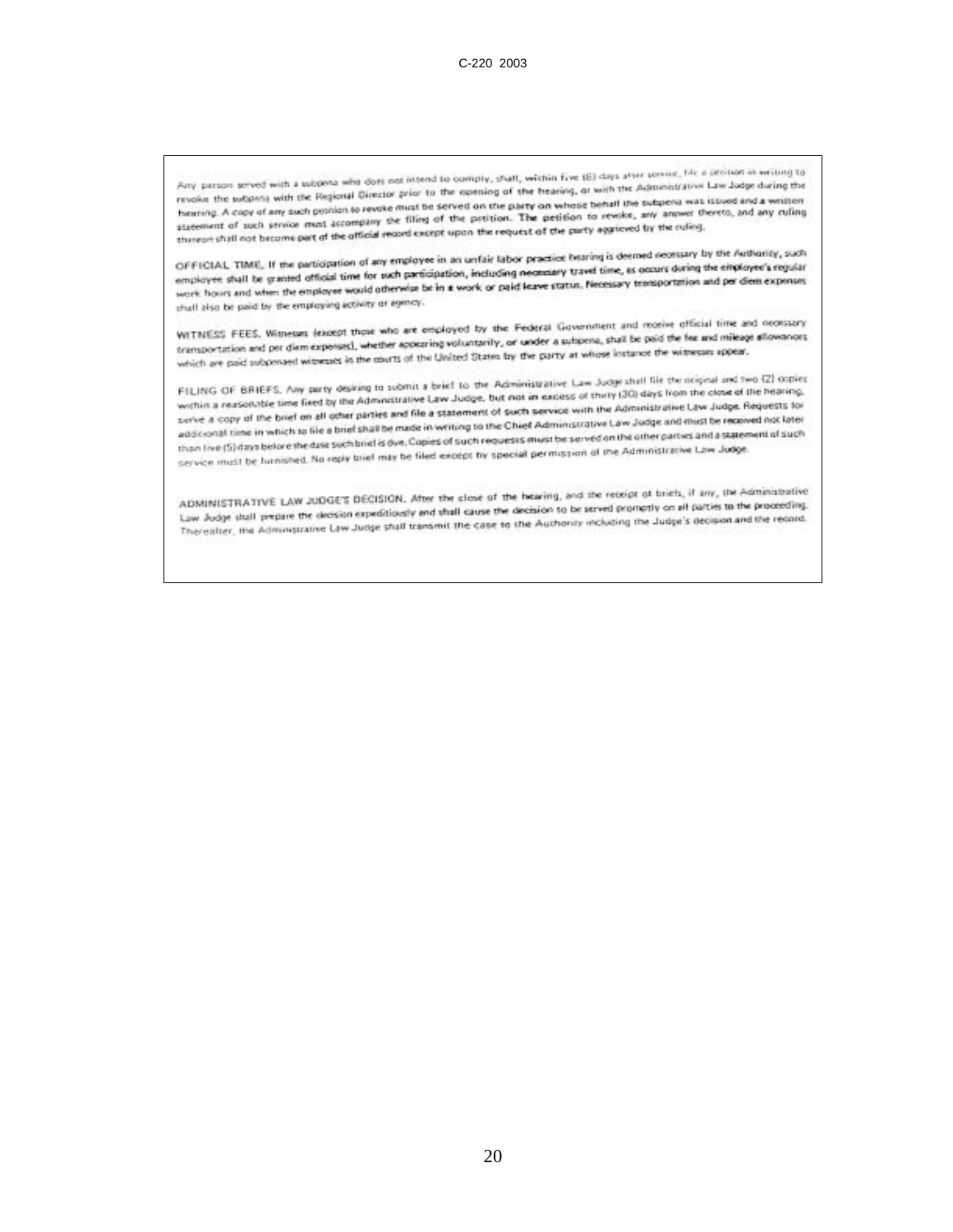#### UNITED STATES OF AMERICA BEFORE THE FEDERAL LABOR RELATIONS AUTHORITY **ATLANTA REGION**

 $\lambda$ 

)

J.

### **SOCIAL SECURITY ADMINISTRATION** DAYTONA BEACH DISTRICT OFFICE DAYTONA BEACH, FLORIDA

Respondent

and

Case No. AT-CA-90089

AMERICAN FEDERATION OF **GOVERNMENT EMPLOYEES, LOCAL 4056** 

**Charging Party** 

#### **MOTION FOR PREHEARING CONFERENCE**

)

On March 24, 1999, the Atlanta Regional Director issued a Complaint and Notice of Hearing in this matter. The hearing is scheduled for June 10, 1999, at 9:00 a.m., at the 5th District Court of Appeal, 300 S. Beach Street, Daytona Beach, Florida.

Counsel for the General Counsel moves pursuant to § 2423.23(d) of the Regulations that a prehearing conference be held at least seven days prior to the hearing date and within a reasonable time subsequent to the prehearing disclosure mandated in § 2423.23.

Respectfully submitted,

Adam Chandler Counsel for the General Counsel FLRA, Atlanta Region Suite 701, Marquis Two Tower 285 Peachtree Center Ave., NE Atlanta, Georgia 30303-1270 Phone: 404-331-5212, ext. 12 Fax: 404-331-5280

Dated: March 24, 1999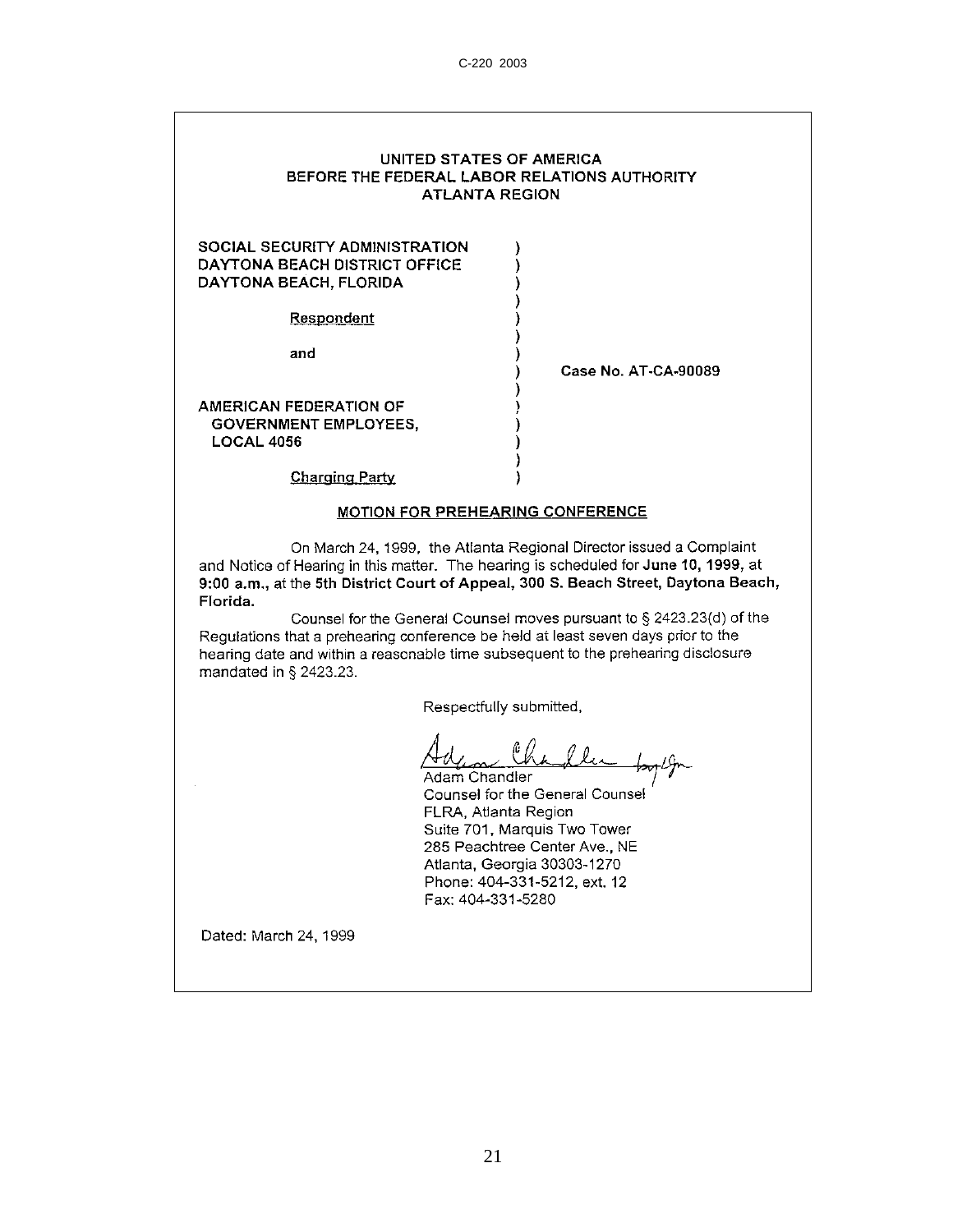# STATEMENT OF SERVICE I CERTIFY THAT A COPY OF RESPONDENT'S ANSWER TO COMPLAINT HAS BEEN SERVED UPON THE FOLLOWING PERSONS IN THE HANNER **INDICATED:** BY CERTIFIED MAIL HONORABLE SAMUEL CHAITOVITZ CHIEF ADMINISTRATIVE LAW JUDGE FEDERAL LABOR RELATIONS AUTHORITY 607 14 ST., NW, SUITE 440<br>WASHINGTON, DC 20424-0001 MS. BRENDA M. ROBINSON REGIONAL DIRECTOR, ATLANTA REGION PEDERAL LABOR RELATIONS AUTHORITY<br>MARQUIS TWO TOWER, SUITE 701<br>285 PEACHTREE CENTER AVENUE ATLANTA, GEORGIA 30303-1270 BY REGULAR MAIL MR. JIM CARVER LABOR RELATIONS SPECIALIST<br>SOCIAL SECURITY ADMINISTRATION 61 FORSYTH STREET, SW **SUITE 22764** ATLANTA, GEORGIA 30303 MR. BILL OSSMER EXECUTIVE VICE PRESIDENT AMERICAN FEDERATION OF GOVERNMENT EMPLOYEES, LOCAL 4056 2441 US 1 SOUTH ST. AUGUSTINE, FL 32086  $mM$ Ihman 414 JOAN N. THOMAS<br>LABOR RELATIONS ASSISTANT ЖTЕ SOCIAL SECURITY ADMINISTRATION OFFICE OF LABOR-MANAGEMENT AND **EMPLOYEE RELATIONS**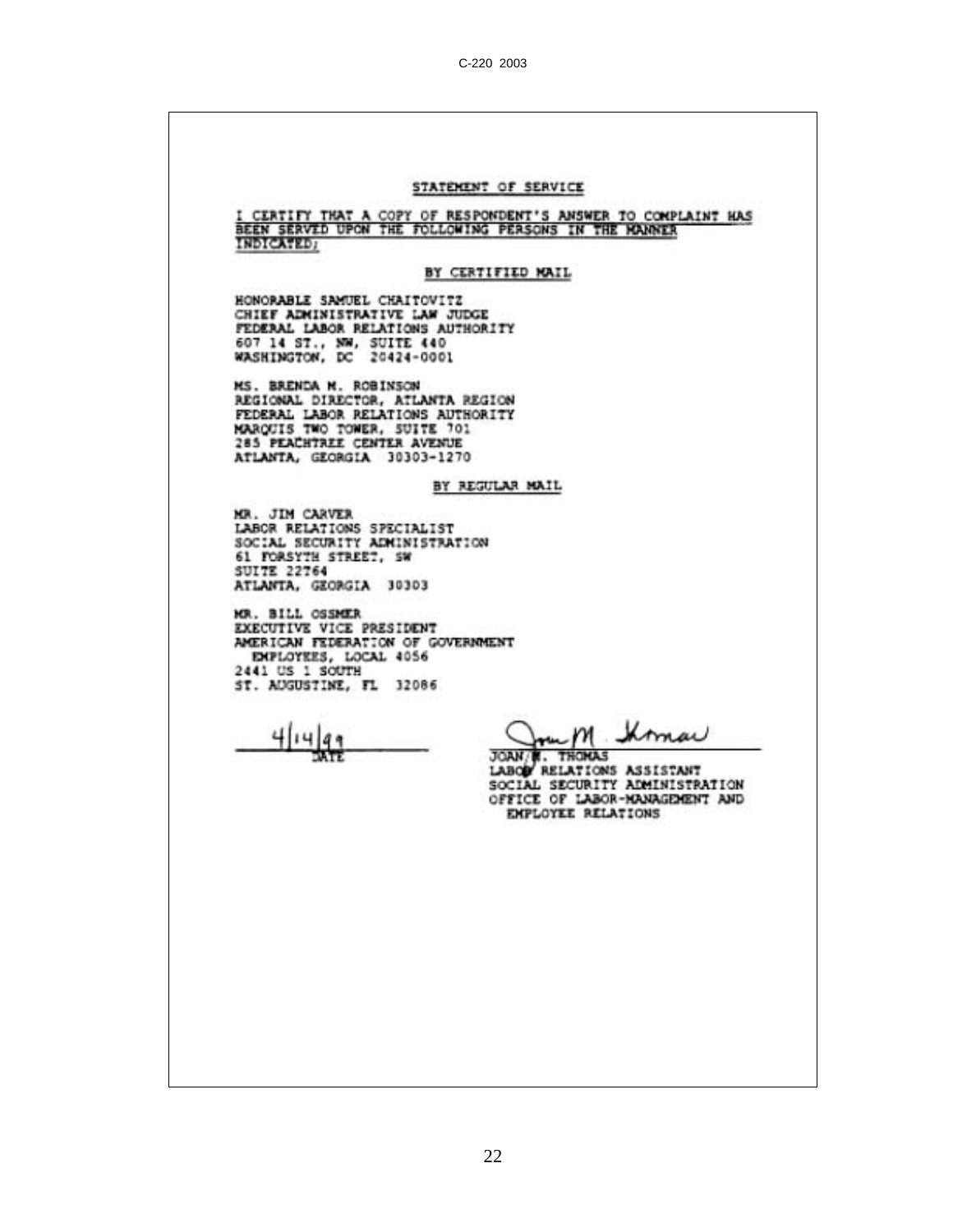| 22.76/99                                                          |                                                     |                                                                                                                                                                                                                                                                |                |
|-------------------------------------------------------------------|-----------------------------------------------------|----------------------------------------------------------------------------------------------------------------------------------------------------------------------------------------------------------------------------------------------------------------|----------------|
|                                                                   | 13 47 FLI 4943315283                                | FLEL At Anta                                                                                                                                                                                                                                                   | 2012           |
|                                                                   |                                                     |                                                                                                                                                                                                                                                                |                |
|                                                                   |                                                     |                                                                                                                                                                                                                                                                |                |
|                                                                   |                                                     | Thited States of America                                                                                                                                                                                                                                       |                |
|                                                                   |                                                     | FRIENAL LARGE STLATIONS AUTHORITY                                                                                                                                                                                                                              |                |
|                                                                   |                                                     |                                                                                                                                                                                                                                                                |                |
| ROCCAL SECURITY ADMINISTRATION<br>SATIONA MUNDS DISTRICT OFFICE   |                                                     |                                                                                                                                                                                                                                                                |                |
| SAFTIQUA MEADS, FLORIDA                                           |                                                     |                                                                                                                                                                                                                                                                |                |
|                                                                   | <b>Agency</b>                                       | CASE NO. AT CA-10083                                                                                                                                                                                                                                           |                |
| 42.2                                                              |                                                     |                                                                                                                                                                                                                                                                |                |
| MARKETING FREEDLY FOR DE DEVERMING                                |                                                     |                                                                                                                                                                                                                                                                |                |
| UNIVERSITY, LEEAL 4056                                            |                                                     |                                                                                                                                                                                                                                                                |                |
|                                                                   | <b>Darying Party</b>                                |                                                                                                                                                                                                                                                                |                |
|                                                                   |                                                     |                                                                                                                                                                                                                                                                |                |
|                                                                   |                                                     | SETTLEMENT AGREEMENT                                                                                                                                                                                                                                           |                |
|                                                                   |                                                     | (AGENCY RESPONDENT)                                                                                                                                                                                                                                            |                |
|                                                                   |                                                     | The undersigned Agency and the undersigned Charging Party in settlement of the above matter, and subject to the approval                                                                                                                                       |                |
|                                                                   |                                                     | of the Regional Director on behalf of the Federal Labor Relations Authority, HEREBY AGREE AS FOLLOWS:                                                                                                                                                          |                |
|                                                                   |                                                     |                                                                                                                                                                                                                                                                |                |
|                                                                   |                                                     | POSTING OF NOTICE - The Agency will post copies of the Notice to All Respleyers, situated bereto and made a part terror!,<br>in compicuous places at the Daytons Reach Dutret Office, including all bulletin boards and other places where notices to          |                |
|                                                                   |                                                     | employmes are cantomarily posted, for a period of at least sixty 150) days from the date of posting.                                                                                                                                                           |                |
| <b><i>OTNER ACTION TO BE TAKEN -</i></b>                          |                                                     |                                                                                                                                                                                                                                                                |                |
|                                                                   |                                                     |                                                                                                                                                                                                                                                                |                |
|                                                                   |                                                     | The Notice to All Employees will be signed by Kanneth Chaney, District Manager.                                                                                                                                                                                |                |
|                                                                   |                                                     | COMPLIANCE WITH NOTICE - The Agency will camply with all the terms and provisions of the Notice.                                                                                                                                                               |                |
|                                                                   |                                                     |                                                                                                                                                                                                                                                                |                |
|                                                                   |                                                     |                                                                                                                                                                                                                                                                |                |
|                                                                   |                                                     | REPUSAL TO ISSUE COMPLAINT - In the event the Charging Party fails or refuses to become a party to this Agreement,<br>and if the Regional Director condudes that it will effectuate the policies of Chapter 71 of Title 5 of the U.S.C., the shall derived     |                |
|                                                                   |                                                     | to once a Complaint bereix and this Agreement shall be between the Agency and the undersigned Regional Director. A review                                                                                                                                      |                |
|                                                                   |                                                     | of such action may be obtained purmant to Section 2423.11(b)(2) of the Regulations of the Federal Labor Relations Authority                                                                                                                                    |                |
|                                                                   |                                                     | if an appeal is filed within twenty-five (25) days thereof. This Agreement is contingent upon the General Contact sustaining the<br>Regional Director's ection in the event of an appeal. Approval of this Agreement by the Regional Director shall constitute |                |
|                                                                   |                                                     | withdrawni of the Complaint and Notice of Henring heretofore inneed in this case.                                                                                                                                                                              |                |
|                                                                   |                                                     | PERPURMANCE - Performance by the Agency of the terms and provisions of this Agreement shall commence immediately                                                                                                                                               |                |
|                                                                   |                                                     | after the Agreement is approved by the Regional Director or, in the event the Charging Party does not enter into the Agreement.                                                                                                                                |                |
|                                                                   |                                                     | performance chall commence immediately upon recept by the Agency of advace that no appeal has been filed or that the General                                                                                                                                   |                |
| Counsel has natained the Regional Director.                       |                                                     |                                                                                                                                                                                                                                                                |                |
|                                                                   |                                                     | NOTIFICATION OF COMPLIANCE - The undersigned parties to this Agreement will notify the Regional Director in writing                                                                                                                                            |                |
|                                                                   |                                                     | what steps the Agency has taken to comply herewith. Such notification shall be made within five (5) days, and again after surre                                                                                                                                |                |
|                                                                   |                                                     | 600 days, from the date of the approval of this Agreement, or, in the event the Charging Party does not exter une this<br>Agreement, after the recupt of advice that no appeal has been filed or that the General Counsel has custained the Reponal            |                |
| Develor.                                                          |                                                     |                                                                                                                                                                                                                                                                |                |
|                                                                   |                                                     | COMPLIANCE WITH SETTLEMENT ACREEMENT - Contagent upon compliance with the terms and provincias bireof                                                                                                                                                          |                |
|                                                                   | so further action shall be taken in the above case. |                                                                                                                                                                                                                                                                |                |
|                                                                   |                                                     |                                                                                                                                                                                                                                                                |                |
| WEIGHT MICHAELTY ASHEKEEPING TOP<br>SATTING HEADS SIXTRACT LEFTER |                                                     | MERICAN FEDERATION OF SOUTHWEST CHRISTERS<br>LIKAL LOTAL                                                                                                                                                                                                       |                |
| SAYTOMA SEACH, 15:0010A                                           | AGENCY !!                                           | Character Party)                                                                                                                                                                                                                                               |                |
|                                                                   |                                                     |                                                                                                                                                                                                                                                                |                |
| <b>PET LAW RECOVERED</b>                                          |                                                     |                                                                                                                                                                                                                                                                | (2019)<br>7.41 |
| Chips or Frint same and I time                                    | <b>Setes</b>                                        |                                                                                                                                                                                                                                                                |                |
|                                                                   | <b>ISLAMATIONS</b>                                  |                                                                                                                                                                                                                                                                |                |
|                                                                   |                                                     | <b>Actor</b> OVE                                                                                                                                                                                                                                               |                |